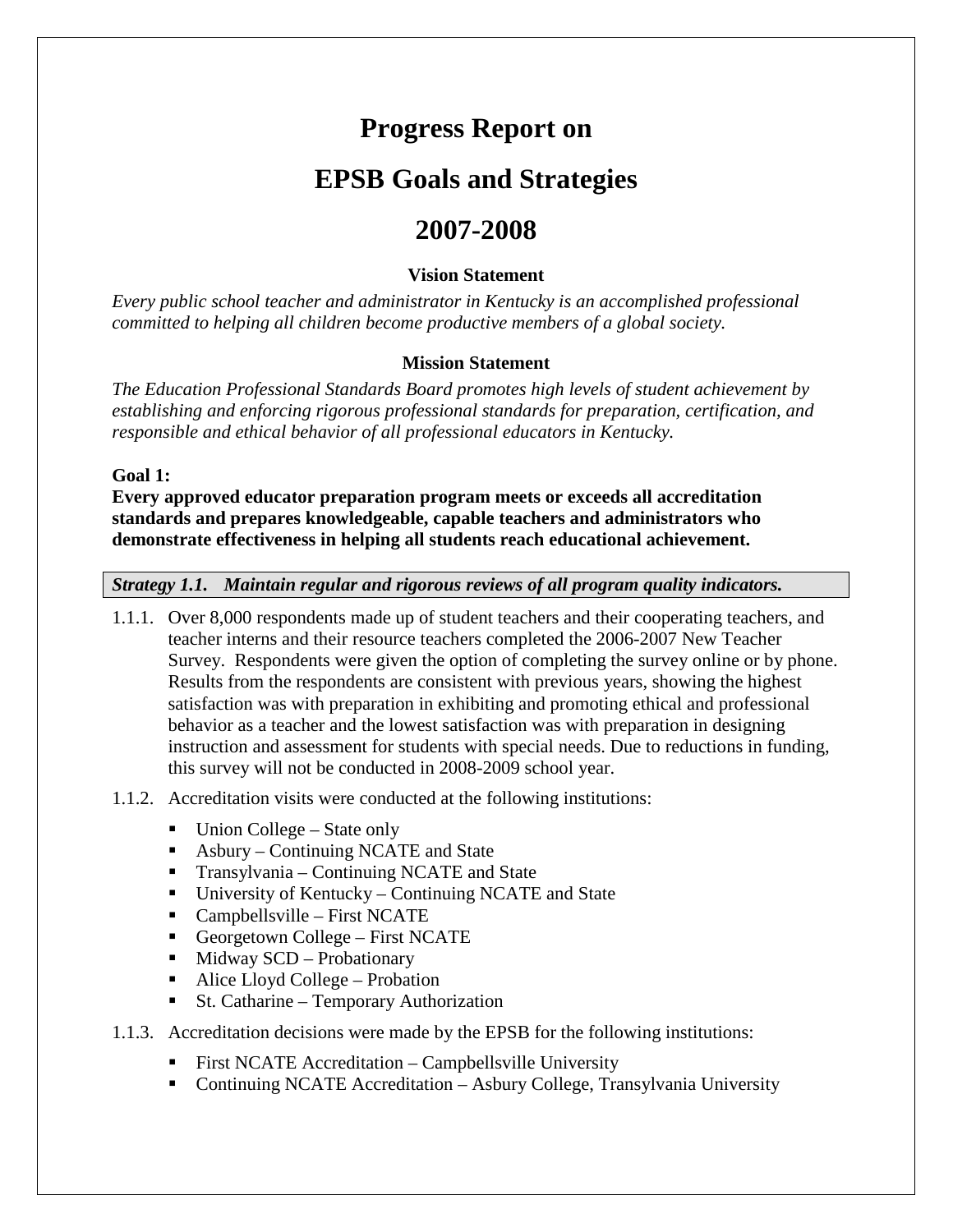- Accreditation decision pending Georgetown College, Alice Lloyd College, and University of Kentucky
- $\blacksquare$  Probation Union College
- Revoked Midway College SCD
- 1.1.4. Meetings were held to discuss establishment of the following new educator preparation programs:
	- Boyce College (Louisville, KY)
	- **I**-Teach Texas
- 1.1.5. The following programs were reviewed by Content Area Reviewers, the Reading and Continuous Assessment Committee, the Board of Examiners, and the Accreditation Audit Committee:

| <b>Institutions</b>               | No. Programs<br>Programs Reviewed<br>Reviewed |                                                         | Programs<br>Approved by<br><b>Board</b> |
|-----------------------------------|-----------------------------------------------|---------------------------------------------------------|-----------------------------------------|
| University of<br>Louisville       | 49                                            | All                                                     | Pending (Fall 2008)<br>Visit)           |
| <b>Murray State</b><br>University | 67                                            | All                                                     | Pending (Fall 2008)<br>Visit)           |
| <b>WKU</b>                        | $\mathbf{1}$                                  | <b>Environmental Ed</b><br>Endorsement                  | January 2008                            |
| Ky Wesleyan                       | 1                                             | <b>LBD</b>                                              | March 2008                              |
| <b>NKU</b>                        | $\overline{2}$                                | Superintendent                                          | January 2008                            |
|                                   |                                               | <b>MSD</b>                                              | <b>May 2008</b>                         |
| Lindsey Wilson                    | 1                                             | <b>Master of Education</b>                              | March 2008                              |
| Alice Lloyd                       | 8                                             | A11                                                     | Pending AAC<br>decision                 |
| Asbury                            | 1                                             | Psychology                                              | <b>May 2008</b>                         |
| Campbellsville                    | 4                                             | Director of Sp.Ed.;<br>Gifted<br>Endorsement; Rank<br>I | <b>May 2008</b>                         |
|                                   |                                               | <b>ESL Endorsement</b>                                  | Pending June 2008<br>Meeting            |
| Indiana Wesleyan                  | $\overline{2}$                                | Conceptual<br>Framework and<br>Continuous<br>Assessment | Re-submission<br>2008                   |

**Kentucky**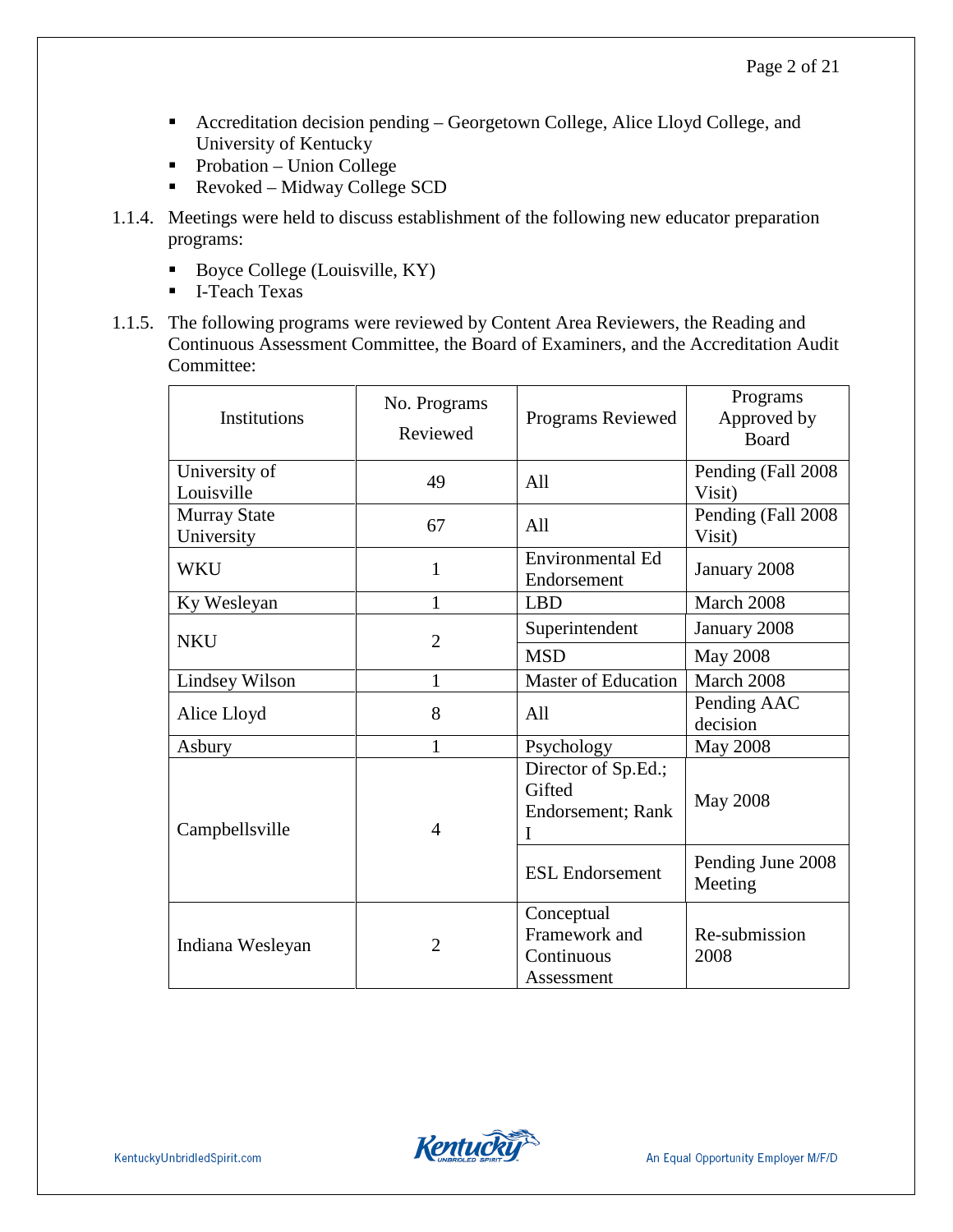*Strategy 1.2. Document and publish information on the quality of each preparation program.*

- 1.2.1 The Kentucky Educator Preparation Program (KEPP) Report Card was published on the internet at [www.KyEPSB.net.](http://www.kyepsb.net/)
- 1.2.2 The Educator Preparation Program Quality Measurement Committee was established by the EPSB to develop a new higher education accountability system and replace the Quality Performance Index.
- 1.2.3 Biennial Review Reports for ten institutions were prepared and submitted to the EPSB for review.
- 1.2.4 All program approval recommendations were reviewed by content reviewers and the Reading and Continuous Assessment Review Committees; accreditation recommendations were presented to the EPSB from the Accreditation Audit Committee.

#### *Strategy 1.3. Provide technical assistance to support program improvement.*

1.3.1. Technical assistance was provided for the following institutions:

- Alice Lloyd College plus mock visit
- Asbury College
- Berea College
- Boyce College
- Campbellsville University
- Centre College
- Georgetown College
- Indiana Wesleyan University
- Kentucky Christian University
- Kentucky State University
- Kentucky Wesleyan College
- Lindsey Wilson College
- $\blacksquare$  Midway College
- Northern Kentucky University
- Spalding University
- St. Catharine College
- **University of Louisville**
- Union College

### *Strategy 1.4. Utilize research to inform program improvements.*

- 1.4.1 Collaborated with institutional representatives for the purpose of revising the program review components
- 1.4.2 Collected and reviewed the annual NCATE PEDS data with consideration of ways the process may be improved
- 1.4.3 Convened and provided support for the EPSB Mathematics Task Force on the preparation for elementary teachers to teach mathematics effectively

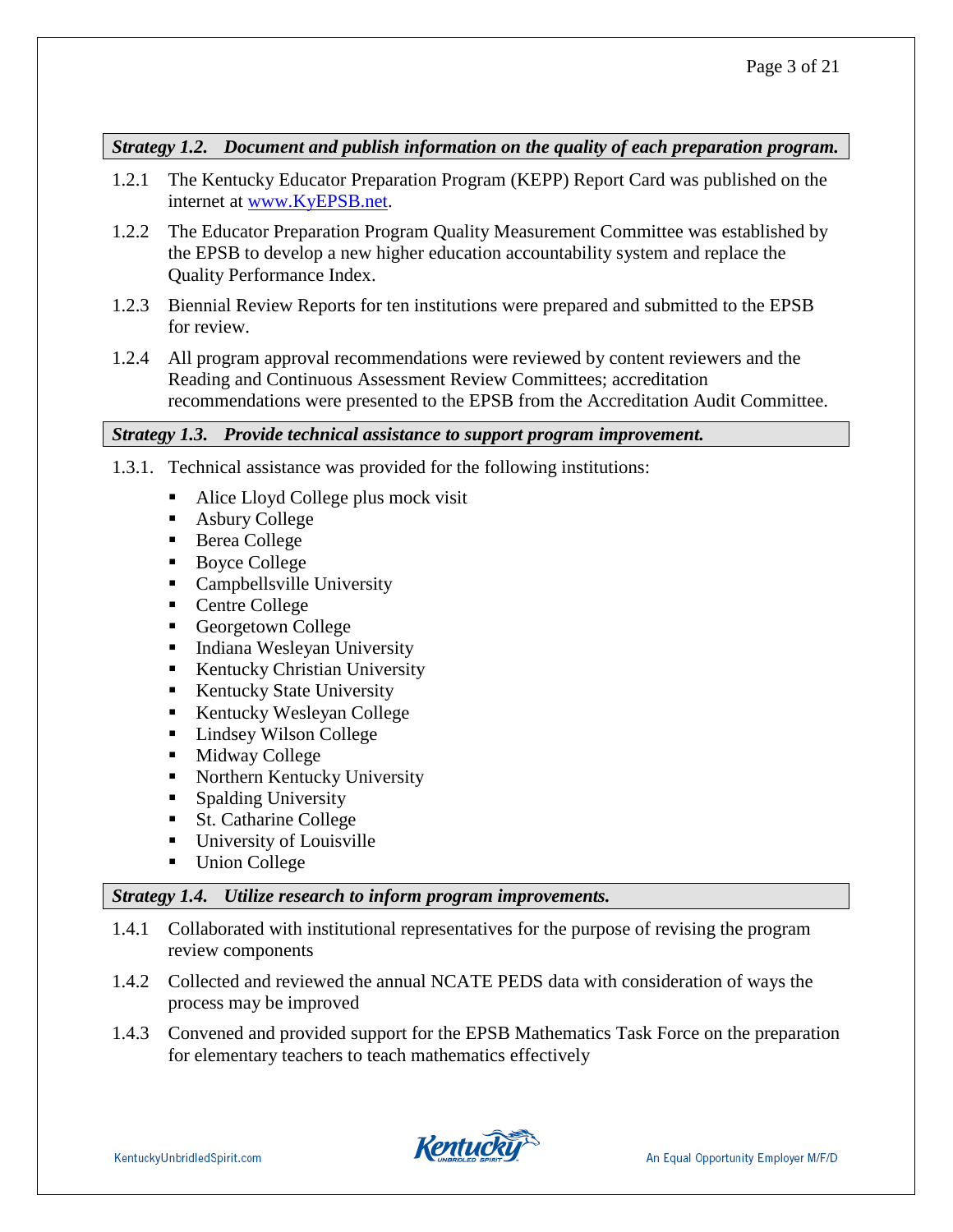- 1.4.4 Published the Education Leadership Redesign report, "Learning-Centered Leadership: The preparation and support for the next generation of Kentucky's school and district leaders"
- 1.4.5 Budget reductions prevented contracting for research support services

#### *Strategy 1.5. Review programs to ensure focus on student learning.*

- 1.5.1. Convened a CEO Task Force to make recommendations to the Education Professional Standards Board regarding the Continuing Education Option Program
- 1.5.2. Convened and provided training for the Redesigned Master's Program for Rank Change Program Review Committee
- 1.5.3. Supported the work of the Reading Committee, Continuous Assessment Review Committee, Content Program Review Committee, and Accreditation Audit Committee
- 1.5.4. Finalized and published the Kentucky Teacher Standards
- 1.5.5. Finalized the guidelines and evaluation instrument for the master's redesign with the necessary regulatory changes
- 1.5.6. Finalized the regulatory changes for the educational leadership redesign
- 1.5.7. Provided orientation training for new board members related to program approval and accreditation decisions with special focus on NCATE's pending streamlining of the accreditation process

*Strategy 1.6. Maintain a focus on continuous improvement of all preparation programs.* 

- 1.6.1. Sent updates to deans/chairs regarding assessments
- 1.6.2. Sent annual letter to deans/chairs with agency updates and changes
- 1.6.3. Convened the Deans/Chairs Annual Meeting and orientation for new members
- 1.6.4. Attended the KACTE Conferences
- 1.6.5. Attended the KATE Conferences
- 1.6.6. Attended SREB's Annual Leadership Forum May 2008
- 1.6.7. Collaborated with CPE in sponsoring the ACT/EPAS workshop for all IHE's May 2008
- 1.6.8. Collaborated with KDE staff on the "Healthy Living Initiative" through the Food and Nutrition Department and the Harvard Project
- 1.6.9. Collaborating with KDE staff on developing Teacher Leader curriculum that will serve as a national model, funded by Wallace Foundation and part of a five-state consortium

#### *Strategy 1.7. Provide accurate and reliable data to support decision making.*

- 1.7.1. Collected and reported to the EPSB the results of the annual New Teacher Survey
- 1.7.2. Support the long range plan of the Educator Preparation Program Quality Measurement Committee in developing accountability and constructive measurements to replace the KEPP report card and the QPI with a more robust system of measurements
- 1.7.3. Support the K-ITEP institutions in the development of a transparent data system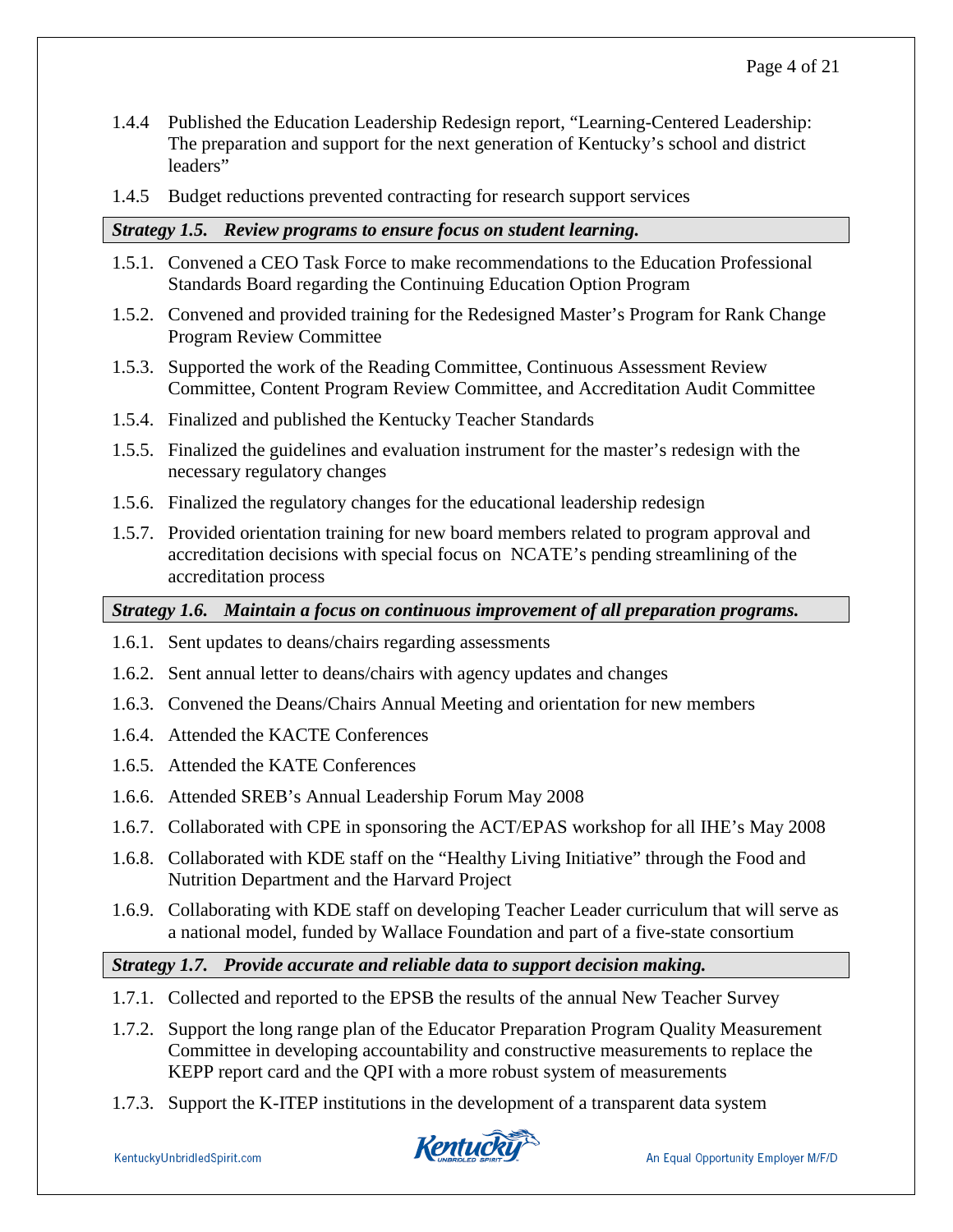- 1.7.4. Support the continued design improvements for the admission/exit data system and connectivity for all constituents
- 1.7.5. Collected and presented to the EPSB the annual Admissions & Program Completer Report
- 1.7.6. Collected and presented to the EPSB the annual Cooperating Teacher Data Report
- 1.7.7. Continue the design improvements and connectivity for the Cooperating Teacher System
- 1.7.8. Collect and present to the EPSB the HEA Title II State Report for the USDOE

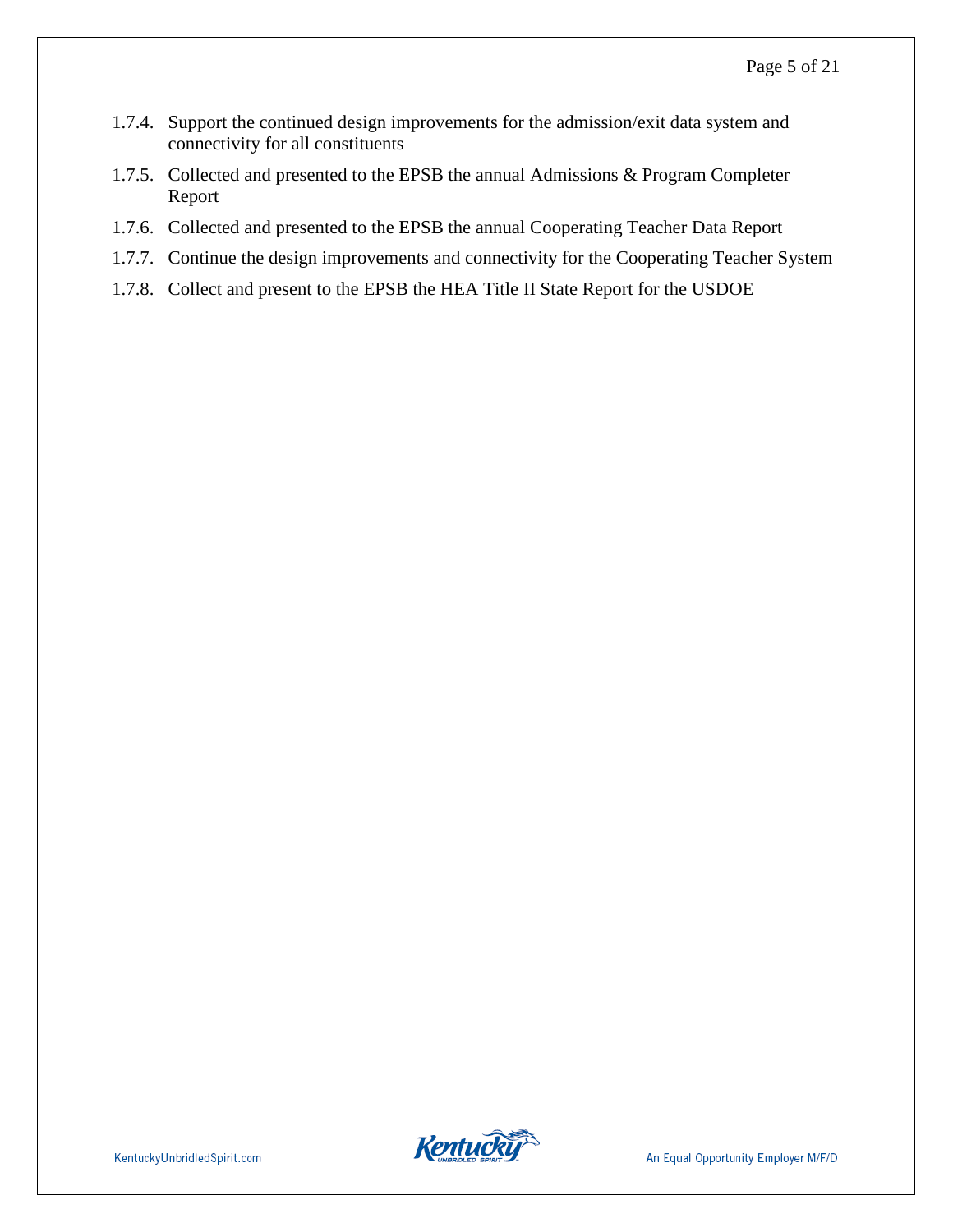## **Goal 2: Every professional position in a Kentucky public school is staffed by a properly credentialed educator.**

### *Strategy 2.1. Document every assignment of educators in Kentucky public schools.*

- 2.1.1. Uncertified teachers or those teaching out of their appropriate areas are identified in the Local Educator Assignment Data (LEAD) report, conducted by EPSB staff each fall and spring. Although we still cannot say that there are no teachers "kicking out" on this report, we can say that there is a steady, albeit small, narrowing of the gap. Overall, the percentage of teachers who are clearing the report has risen from 99.90% in Fall 2006 to our most recent report, Fall 2007, where 99.92% of teachers cleared. To put this into actual numbers, of the 37,910 teachers audited in the Fall 2007 report, only 48 kicked out due to a problem with certification for all or (usually) part of their teaching schedule. Of those 48 "kick outs," though, 22 were vacant teaching positions at the time of reporting. Most of these problems were rectified after KDE contacted districts concerning them, and no SEEK funding was withheld during the 2007-08 school year due to LEAD errors. (It should be noted that, due to the state's conversion from the STI student information system to the Infinite Campus system, no LEAD data were received from Jefferson County.)
- 2.1.2. In addition, discrepancies between educator credentials and the MUNIS job class held dropped from over 950 when first checked in Fall 2005 to 53 in Fall 2007. The MUNIS information, received from KDE annually in the fall, is used by EPSB staff to examine non-teaching positions. Because EPSB staff has suggested corrective action during each LEAD report, it is anticipated that these discrepancies will drop below 25 during the 2008-09 school year.

### *Strategy 2.2. Document the highly qualified status of all Kentucky teachers as required under NCLB.*

2.2.1 The Highly Qualified Teacher Report as required by the No Child Left Behind Act (NCLB) was completed in the spring of 2008. Based upon data entry by the local school districts, Kentucky has 98.5% of its teachers who meet highly qualified status in core academic areas as defined by NCLB. This figure is compared to a 98.0% HQ rate reported for 2006-07. The complete state-wide HQ teacher report is available by grade range and poverty levels via [www.kyepsb.net.](http://www.kyepsb.net/)

## *Strategy 2.3. Reduce the number of emergency certificates and persons teaching out of field.*

2.3.1. The number of emergency certificates declined by 30% during this past year, from 832 in 2006-07 to 583 for 2007-08. This represents the fourth consecutive year the number of emergency certificates has declined. Many of these emergency certified teachers do hold other types of full Kentucky teaching certifications or statements of eligibility in other teaching areas. This indicates that many of these emergency certifications are being requested to cover a partial schedule or one class only, and the teacher is fully trained (and often experienced) in pedagogy. It should also be noted that the number of probationary certificates dropped 15% from 302 in 2006-07 to 258 in 2007-08.

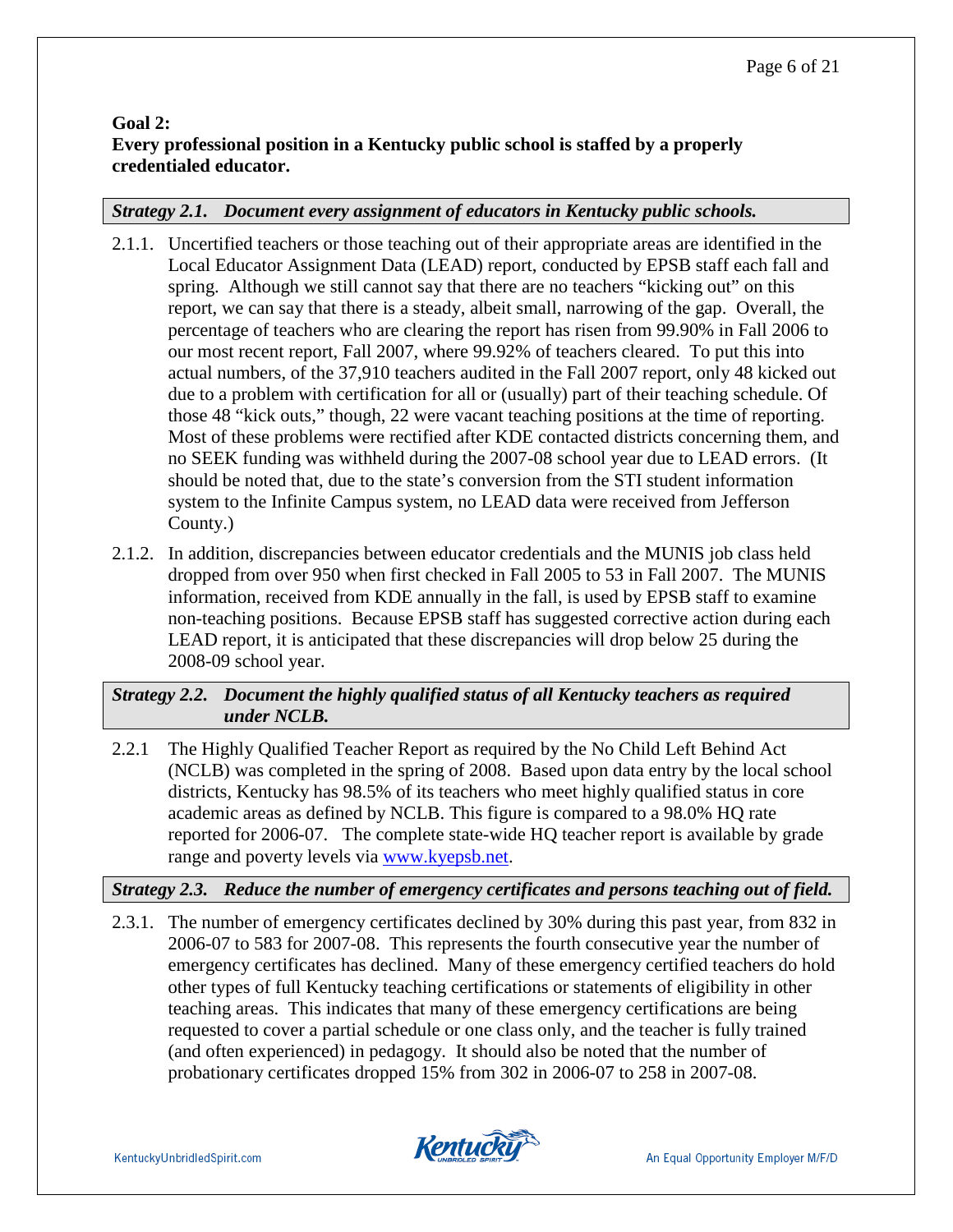| <b>SCHOOL YR</b> | $03-04$ | $04-05$ | $05-06$ | 06-07 | 07-08 |
|------------------|---------|---------|---------|-------|-------|
| Emergency        | 1146    | 983     | 961     | 832   | 583   |
| Probationary     | 257     | 190     | 358     | 302   | 258   |

2.3.2. The 2007-08 school year reflects a slight decrease in the number of Kentucky teachers using an alternative route to acquire certification.

| <b>DESCRIPTION</b>                        | $03-04$ | $04-05$ | $05-06$ | 06-07 | $07 - 08$ |
|-------------------------------------------|---------|---------|---------|-------|-----------|
| Option 1 - Exceptional Work Experience    | 27      | 18      | 33      | 41    | 17        |
| <b>Option 2 - Local District Training</b> | 9       | 11      | 14      | 22    | 21        |
| <b>Option 3 - College Faculty</b>         | 43      | 21      | 32      | 29    | 42        |
| Option 4 - Adjunct Instructor             | 91      | 34      | 89      | 78    | 91        |
| Option 5 - Veteran of the Armed Forces    | 33      | 25      | 22      | 30    | 38        |
| Option 6 - University Based               | 698     | 866     | 1794    | 1933  | 1876      |
| Option 7 - University Institute           |         |         |         | 6     | 14        |
| Grand Total by School Year                | 901     | 975     | 1984    | 2139  | 2099      |

#### *Strategy 2.4. Monitor the validity and reliability of teacher and administrator assessments.*

- 2.4.1. EPSB staff conducted the annual comparison of test items on the Kentucky Principal's Test and any changes in special education regulations.
- 2.4.2. The following tests will be reviewed June 2008, based upon the Educational Testing Service (ETS) test-revision schedule:
	- $\blacksquare$  Middle School English (0049)
	- **Middle School Math (0069)**
	- Middle School Science (0439)
	- Earth and Space Sciences: Content Knowledge (0571)
	- $\blacksquare$  Theatre (0640)
- 2.4.3. The EPSB will also host a Standard Setting Study for the newly developed Kentuckyspecific Interdisciplinary Early Childhood Education (IECE) test as well as the existing Gifted Education (0357) test.

#### *Strategy 2.5. Document and publish the results of all assessments required of new teachers and new administrators.*

#### 2.5.1. 2006-2007 Testing Data

| <b>PRAXIS I</b> |                   |                   |                           |  |  |
|-----------------|-------------------|-------------------|---------------------------|--|--|
|                 | Number in         | Number requested  | Number of Praxis I        |  |  |
| Academic Year   | Kentucky who took | scores be sent to | <b>Tests Administered</b> |  |  |
|                 | the Praxis I test | Kentucky          | in Kentucky               |  |  |
| 2003-2004       | 1,392             | 133               | 3,972                     |  |  |
| 2004-2005       | 1,402             | 102               | 3,917                     |  |  |
| 2005-2006       | 1,141             | 86                | 3,401                     |  |  |
| 2006-2007       | 1,020             | 77                | 2,678                     |  |  |

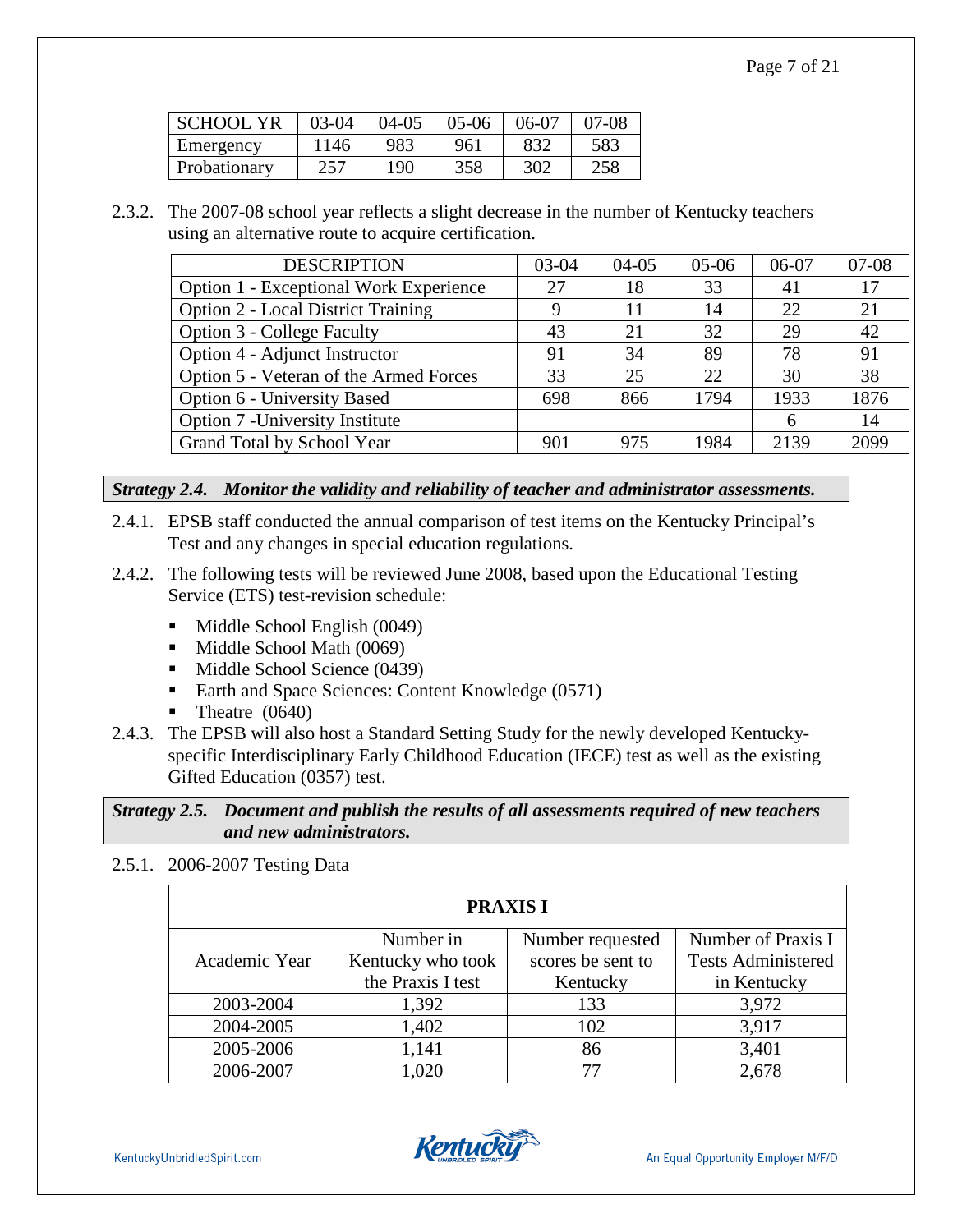| <b>PRAXIS II</b> |                                                                    |                                                                                      |                                                                 |  |  |
|------------------|--------------------------------------------------------------------|--------------------------------------------------------------------------------------|-----------------------------------------------------------------|--|--|
| Academic Year    | Number of persons<br>in Kentucky who<br>took the Praxis II<br>test | Number of persons<br>outside Kentucky<br>but requested scores<br>be sent to Kentucky | Number of Praxis II<br><b>Tests Administered</b><br>in Kentucky |  |  |
| 2003-2004        | 5,627                                                              | 626                                                                                  | 11,843                                                          |  |  |
| 2004-2005        | 6,134                                                              | 683                                                                                  | 13,130                                                          |  |  |
| 2005-2006        | 6,212                                                              | 561                                                                                  | 12,905                                                          |  |  |
| 2006-2007*       | 5,894                                                              | 592                                                                                  | 11,980                                                          |  |  |
|                  |                                                                    |                                                                                      |                                                                 |  |  |

| <b>School Leadership Licensure Assessment (SLLA)</b> |                                                       |                                                                                      |                                                            |  |  |
|------------------------------------------------------|-------------------------------------------------------|--------------------------------------------------------------------------------------|------------------------------------------------------------|--|--|
| Academic Year                                        | Number of persons<br>in Kentucky who<br>took the SLLA | Number of persons<br>outside Kentucky<br>but requested scores<br>be sent to Kentucky | Number of SLLA<br><b>Tests Administered</b><br>in Kentucky |  |  |
| 2002-2003                                            | 374                                                   | 21                                                                                   | 374                                                        |  |  |
| 2003-2004                                            | 397                                                   | 25                                                                                   | 397                                                        |  |  |
| 2004-2005                                            | 412                                                   | 41                                                                                   | 412                                                        |  |  |
| 2005-2006                                            | 364                                                   | 34                                                                                   | 364                                                        |  |  |
| 2006-2007                                            | 293                                                   | 16                                                                                   | 295                                                        |  |  |

| <b>Kentucky Principal Test (KYPT)</b> |                                                              |                                       |                                                  |  |  |
|---------------------------------------|--------------------------------------------------------------|---------------------------------------|--------------------------------------------------|--|--|
| Academic Year                         | Number<br>of KYPT<br>test takers<br>(paper<br>and<br>pencil) | Number of KYPT test<br>takers on-line | Number of KYPT tests<br>administered in Kentucky |  |  |
| 2002-2003                             | 458                                                          | na                                    | 459                                              |  |  |
| 2003-2004                             | 461                                                          | na                                    | 475                                              |  |  |
| 2004-2005                             | 486                                                          | na                                    | 511                                              |  |  |
| 2005-2006                             | 464                                                          | na                                    | 465                                              |  |  |
| 2006-2007                             | 358                                                          | 13                                    | 372                                              |  |  |

*Notes for Testing Data:*

i. Counts include any examinee who took a test whether the score was reported or not.

ii. The academic year runs from September to August.

iii. KYPT on-line testing, begun in June 2007, is offered at two secure testing sites.

iv. The on-line counts only include June and July of 2007.

**Kentucky**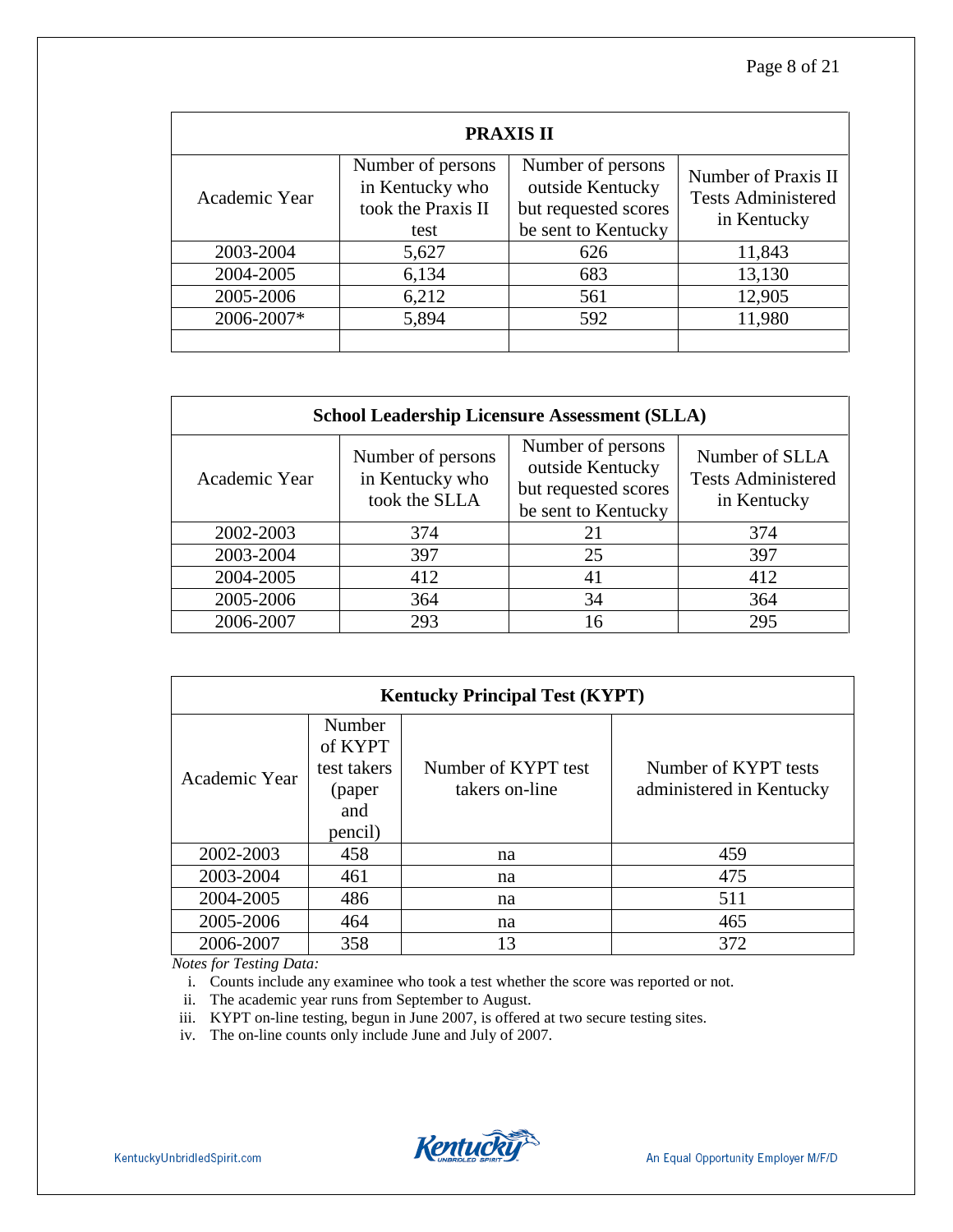*Strategy 2.6. Explore and develop new alternative routes to certification and document the effectiveness of existing alternative routes to certification.* 

2.6.1 The implementation of the seven options for alternative certification continued, but for the first time, there was a slight decline in the number of these issuances. A total of 2,079 alternative route certificates were issued in 2007-08, down from 2,127 in 2006-07. Temporary Provisional certificate numbers via Option 6 declined from 1933 in 2006-07 to 1875 in 2007-08. Option 7, approved by the 2004 General Assembly, began at Northern Kentucky University during the summer of 2006 for foreign language teachers. In 2007-08, 14 Option 7 program certificates were issued. (See Appendix)

*Strategy 2.7. Maintain a focus on continuous improvement of all certification procedures and processes.*

- 2.7.1. The online Kentucky Principal Test (KYPT) is being administered at KCTCS campuses in northern Kentucky and Somerset. The test is given an average of two times a month at each location. The testing dates are updated on the Web site. Examinees receive pass/fail results on site, and score reports are sent via mail after item analyses are conducted.
- 2.7.2. The leadership approach in the Division of Certification is based on ongoing communication with those who do the work on a daily basis. This has led to a regular dialogue between Certification staff and Technology staff to make constant improvements to the Web E03 processing system to expedite the certification process. Staff has had direct input, resulting in changes in how consultants handle the summer rush season. This has reduced turnaround time while still maintaining rapid response to phone and e-mail inquiries.
- 2.7.3. While we still want to move toward a more Web-based system, agency funding cuts have resulted in the loss of programmers to develop these applications. When the financial climate improves, it is hoped that more on-line applications can be developed for other types of certification.

### *Strategy 2.8. Provide accurate and reliable data to support decision making.*

- 2.8.1 The Web E03 system has been enhanced to allow the division director to view daily reports on the number of certificate transactions occurring daily. This is especially useful during the busy season to make changes in how we utilize personnel in responding to other inquiries. When funding increases, we hope to improve our telephone system to allow data collection in this area and more flexibility in routing calls.
- 2.8.2 The purchase of the Zoomerang software has been very helpful in providing timely data to the board of a more anecdotal nature (and at low cost), e.g., information on the experiences of alternative certified teachers.
- 2.8.3 Besides the array of data we can gather internally, the division director continuously interacts with constituent groups to gather information relative to the division's services as well as possible needs of districts. These efforts include meeting with and/or presenting to human resources directors, university personnel, and other district personnel formally on at least 15 occasions per year. The director has also initiated a 3-hour EILA credit program for interested groups of human resources managers to better educate those who work with the Division of Certification.

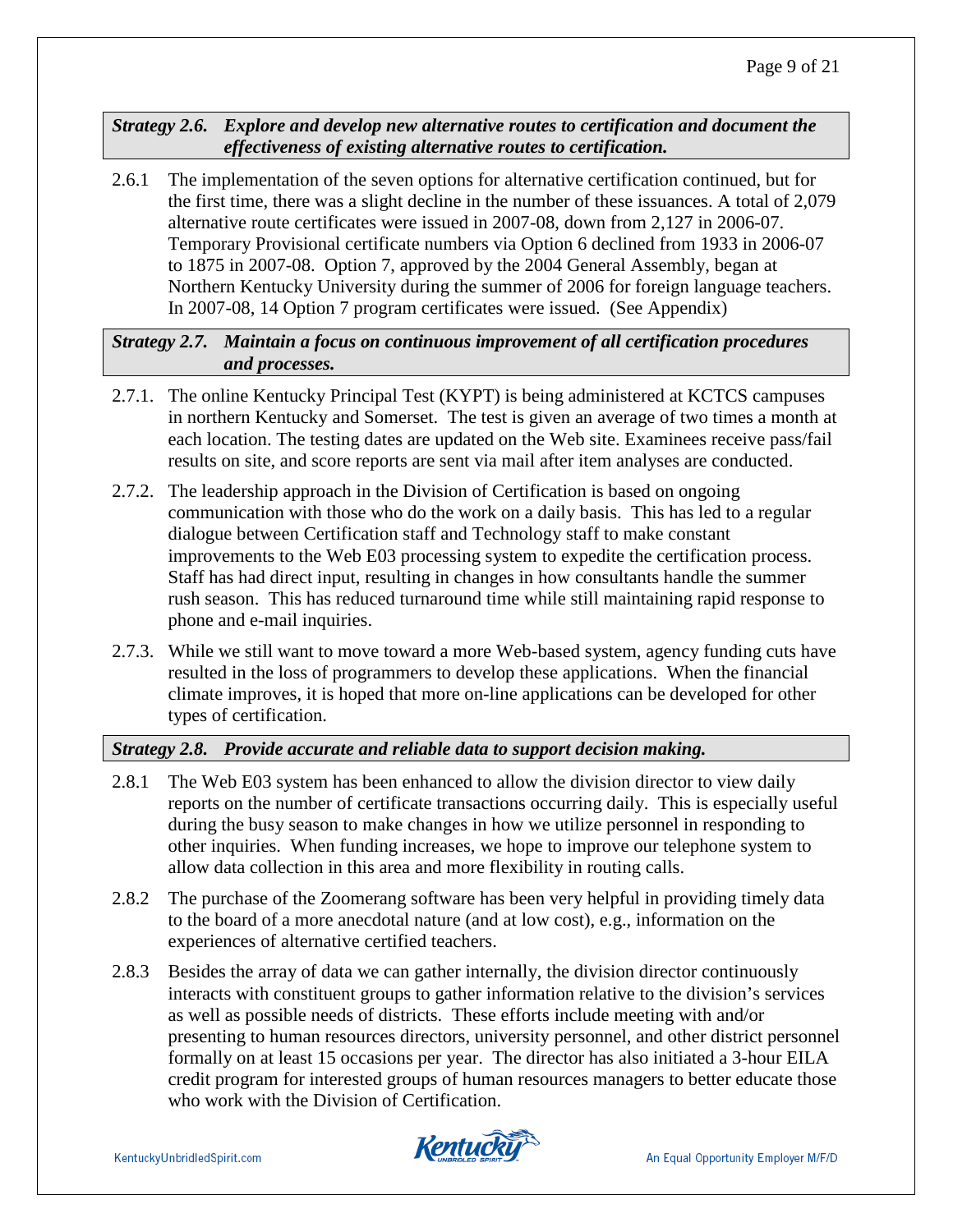## **Goal 3:**

## **Every credentialed educator exemplifies behaviors that maintain the dignity and integrity of the profession by adhering to established law and EPSB Code of Ethics.**

## *Strategy 3.1. Promote awareness of the EPSB Code of Ethics.*

- 3.1.1. The Code of Ethics is included in the program guidelines and review of all preparation programs.
- 3.1.2. The Code of Ethics will be part of the accreditation process for fall 2008 and spring 2009.
- 3.1.3. In July of 2007, nearly 30,000 copies of the Professional Code of Ethics brochures were mailed to school districts and institutions of higher learning so that each teacher had a copy of the code prior to the beginning of the 2007-2008 school year.
- 3.1.4. The EPSB Division of Legal Services continued to provide Ethics Seminars for student teachers and practicing teachers at school districts, colleges, and universities throughout the state. Seminars took place at the following locations during the 2007-2008 school year:
	- Alice Lloyd College
	- Brescia College
	- Caldwell County Public Schools
	- **Campbellsville University**
	- Centre College
	- **Eastern Kentucky University**
	- GRECC/WKU School Law Institute
	- Georgetown College
	- Kentucky Christian University
	- Kentucky State University
	- **Kentucky Wesleyan University**
	- Lindsey Wilson College
	- **Mid-Continent University**
	- **Morehead State University**
	- **Murray State University**
	- Thomas More College
	- University of the Cumberlands
	- **University of Kentucky**
	- **University of Louisville**

### *Strategy 3.2. Maintain an accurate data base of misconduct and character and fitness cases.*

3.2.1. In October of 2007, the EPSB's Division of Legal Services began utilizing the new Legal Case Tracking System (LCTS) developed by the EPBS's technology branch to replace Legal Services' Microsoft Access data system which had been in use since January of 2000. This system is designed to aid in increasing the overall efficiency of Legal Services, as well as to collect data to better advise the board on issues relating to teacher misconduct. Staff is still perfecting the system; however, in its current form, LCTS is

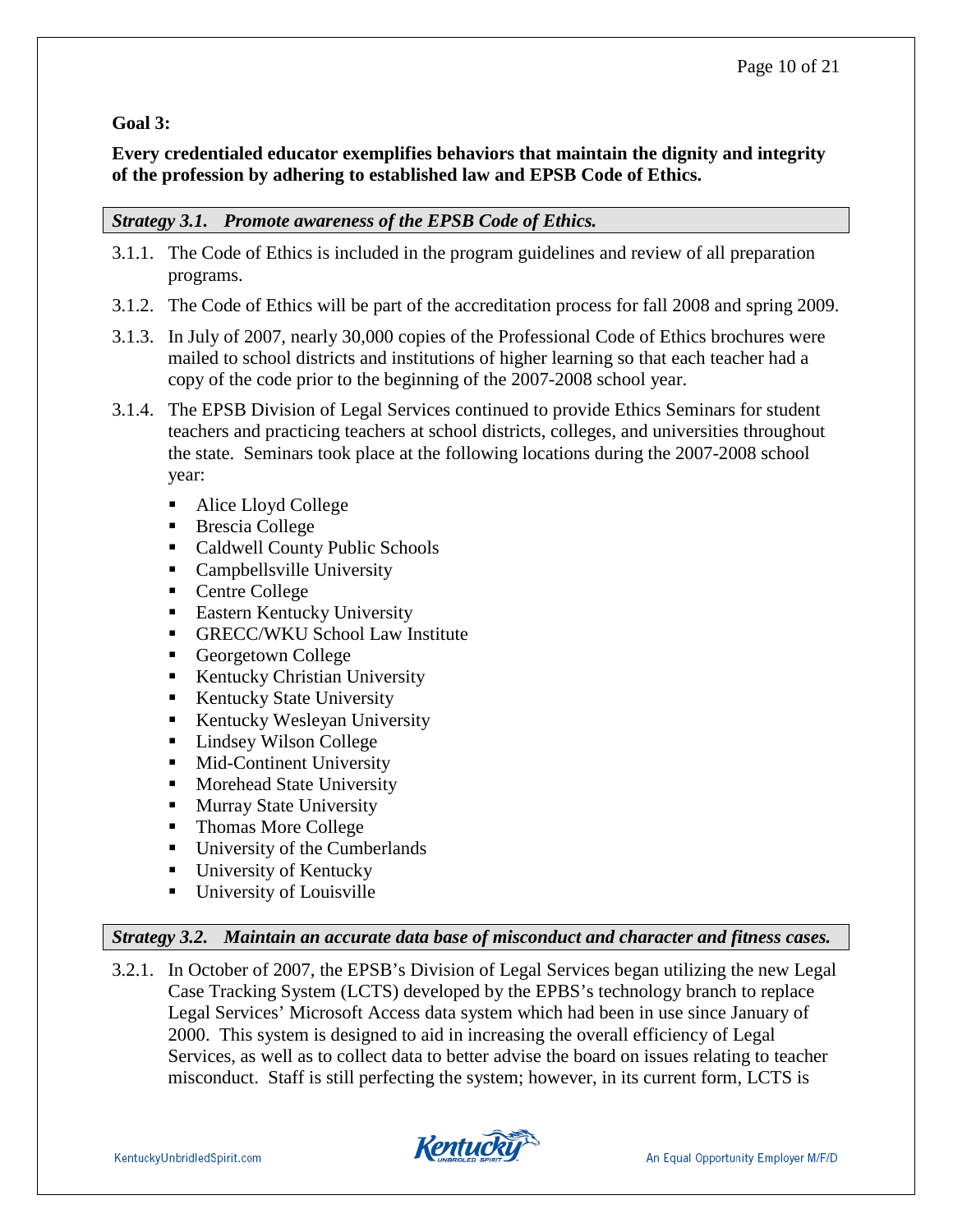capturing larger amounts of data concerning both disciplinary and character and fitness cases.

#### *Strategy 3.3. Present all cases for review to the EPSB in a timely manner.*

- 3.3.1 258 disciplinary cases were opened in calendar year 2007, and 190 character and fitness cases were opened and reviewed. The number of probable cause cases opened in 2007 was 18% less than the number of cases opened in 2006. This reduction is attributable to the initial number of cases received by the EPSB after Legal Services began a state-wide initiative to educate superintendents on their duty to report misconduct cases. Staff anticipates that the number of cases should stabilize now that the initial onslaught of older reports has been reviewed. As of June 1, 2008, 122 disciplinary cases, and 103 character and fitness cases have been opened for the current calendar year. Educators are given 30 days to submit a rebuttal, and then the case is prepared for review by the Board.
- 3.3.2 The EPSB reviewed 276 disciplinary cases during 2007. The EPSB dismissed 33 cases, voted to hear 178 cases, and deferred 24 cases for training or more information. The EPSB chose to admonish 41 educators.
- 3.3.3 187 applications were presented to the EPSB in 2007 for character and fitness review. The EPSB approved 172 of those applications, denied 8 applications, and deferred 7.
- 3.3.4 In 2007, the EPSB revoked 26 certificates and suspended 21 certificates. 94 cases were resolved by agreed orders, and the EPSB issued 8 final orders: 2 orders upholding prior KTIP decisions, 2 orders revoking certificates, 1 order suspending a certificate, 1 order dismissing a case, and 1 order requiring the certificate holder to seek remedial training.

### *Strategy 3.4. Maintain a focus on continuous improvement of all hearing procedures.*

- 3.4.1 During the fall of 2007, three (3) EPSB attorneys attended the annual conference for educator misconduct conducted by the National Association for State Directors of Teacher Education and Certification (NASDTEC) Professional Practices Institute. Focusing on teacher certification and misconduct, this conference has continued to be an excellent opportunity for the EPSB attorneys to not only showcase the EPSB's work, but also to learn about laws and procedures used in other states.
- 3.4.2 The EPSB updated its Determining Probable Cause procedure by combining "dismissal" and "dismissal without prejudice" into one potential determination. Now, cases that are dismissed are all dismissed without prejudice, which is in line with the EPSB's disciplinary statute that allows the EPSB to revisit past disciplinary decisions.
- 3.4.3 During 2007-08 the EPSB added "deferral for training" as a disciplinary determination. This new tool allows the EPSB to offer respondents in less egregious disciplinary cases the opportunity to have their cases dismissed in exchange for attending remedial training.
- 3.4.4 The full-time staff of the Division of Legal Services constantly reviews internal procedures to ensure that all educators are treated fairly during the disciplinary process. Staff attends training regarding the administrative hearing process on an annual basis when fiscally permissible.

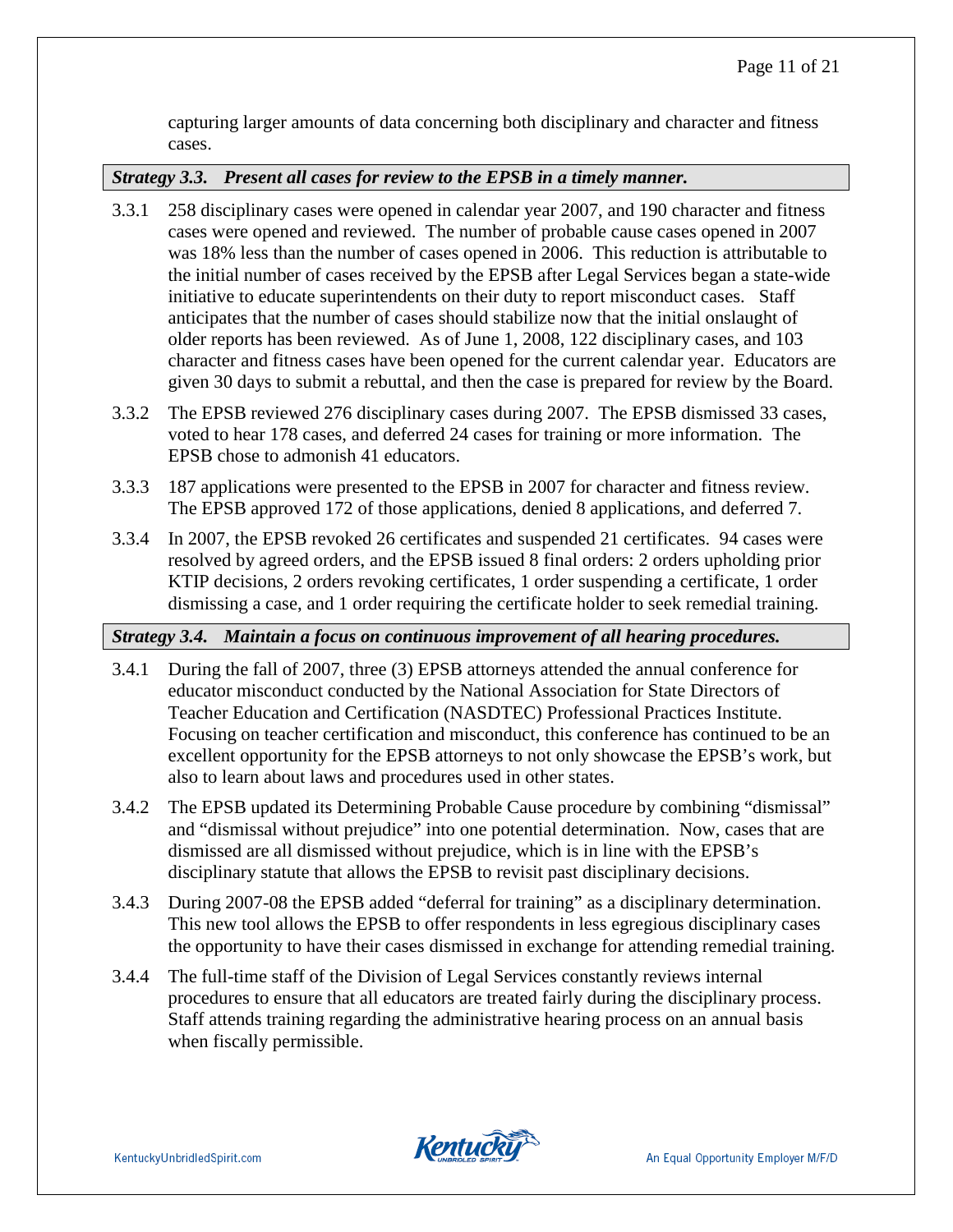## *Strategy 3.5. Provide accurate and reliable data to support decision making.*

- 3.5.1. The EPSB's Kentucky Educator Certification Inquiry (KECI) allows the public to view the suspension or revocation status of an educator's certificate. KECI also permits certain administrators within each district to view whether a disciplinary case is currently pending against an educator.
- 3.5.2. In compliance with the EPSB's August 2004 policy change, individuals whose certificates are revoked or suspended continue to submit their certificates to the EPSB. Any certificate subsequently issued to anyone whose certificate was previously revoked or suspended now provides "REVOKED" or "SUSPENDED" and the relevant timeframe on the face of the certificate. This assists district authorities in making well-informed hiring decisions.

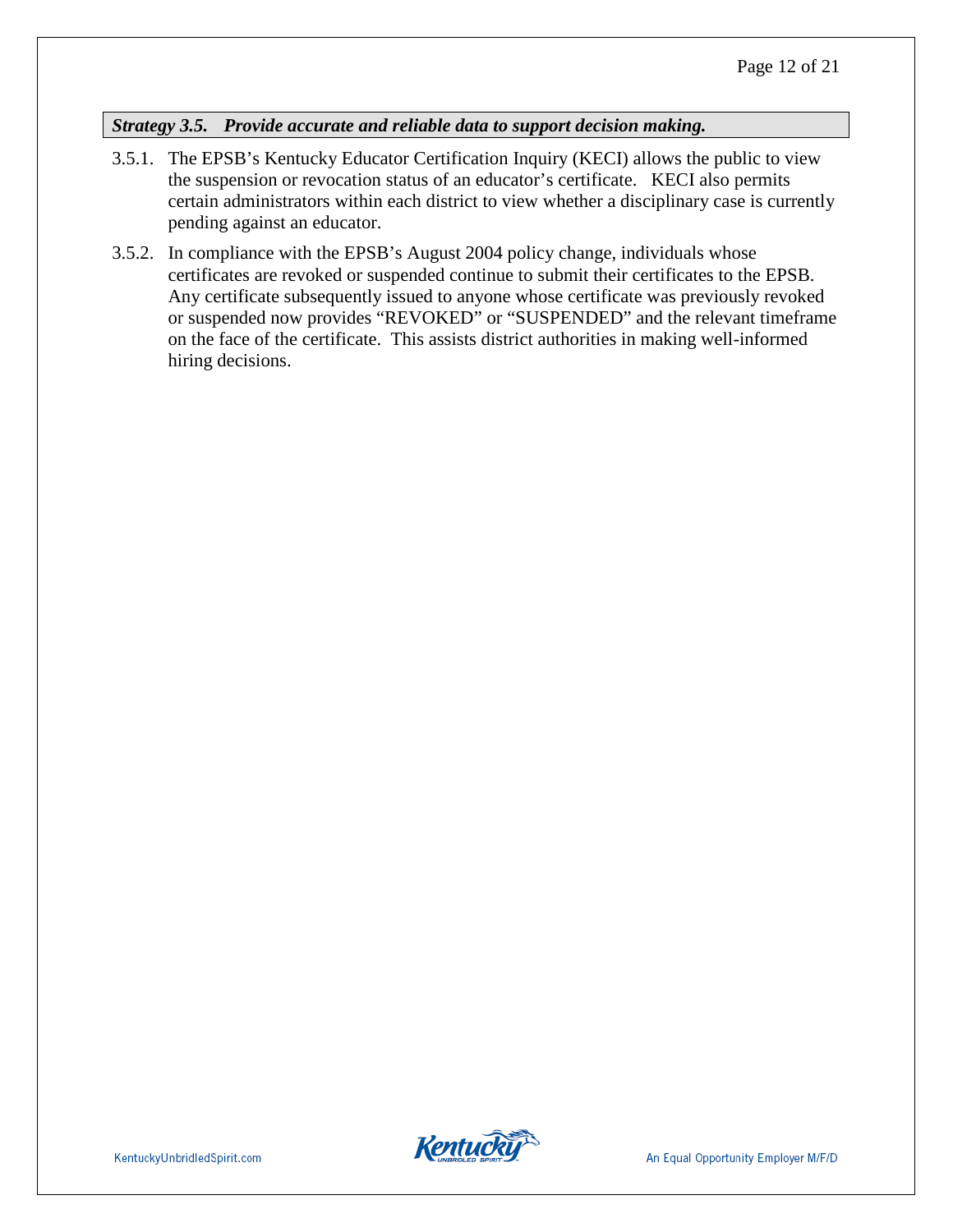#### **Goal 4:**

**Every credentialed educator participates in a high quality induction into the profession and approved educational advancement programs that support effectiveness in helping all students achieve.**

*Strategy 4.1. Develop and utilize reliable measures of teacher effectiveness and student achievement that may be used in evaluation of induction and professional advancement activities.*

- 4.1.1. Beginning January 2008, all teacher interns, including those seeking Interdisciplinary Early Childhood Education (IECE) Certification, are required to use the Teacher Performance Assessment (TPA) within KTIP.
- 4.1.2. EPSB staff worked with the Educational Testing System (ETS) and state-level stakeholders to create an IECE Test that is scheduled for a June 2008 Standard Setting Study.
- 4.1.3. Summer test reviews and standard setting studies have been scheduled for selected assessments according to established criteria.

*Strategy 4.2. Maintain a focus on continuous improvement for all EPSB induction and professional advancement programs.*

- 4.2.1. The online KTIP homework assignment required as a prerequisite to the face-to-face KTIP committee training is being revised to reflect regulatory changes resulting from the Kentucky Teacher Standards and other Board-approved amendments.
- 4.2.2. The Kentucky Teacher Internship Program Teacher Performance Assessment training has been revised to reflect some regulatory changes and clarifications needed as communicated from university and local district staff.
- 4.2.3. Regional KTIP district coordinators meetings are held annually to update coordinators and gather input on procedures and processes to assist and inform local districts of the work.
- 4.2.4. KTIP university coordinators meet 3-4 times per year to provide input to the Kentucky Advisory Council for Internships (KACI) on the university perspective of KTIP.
- 4.2.5. The KACI meets 3-4 times per year to make recommendations to the EPSB on issues regarding KTIP and KPIP.
- 4.2.6. Regulatory amendments are being proposed to revise and strengthen the Continuing Education Option (CEO) Program.
- 4.2.7. A Train-the-Trainers session was held to update KTIP university coordinators and primary trainers on changes made in training materials.
- 4.2.8. The KyEducators assessment, internship, and National Board courses were updated, and the following courses are now offered:

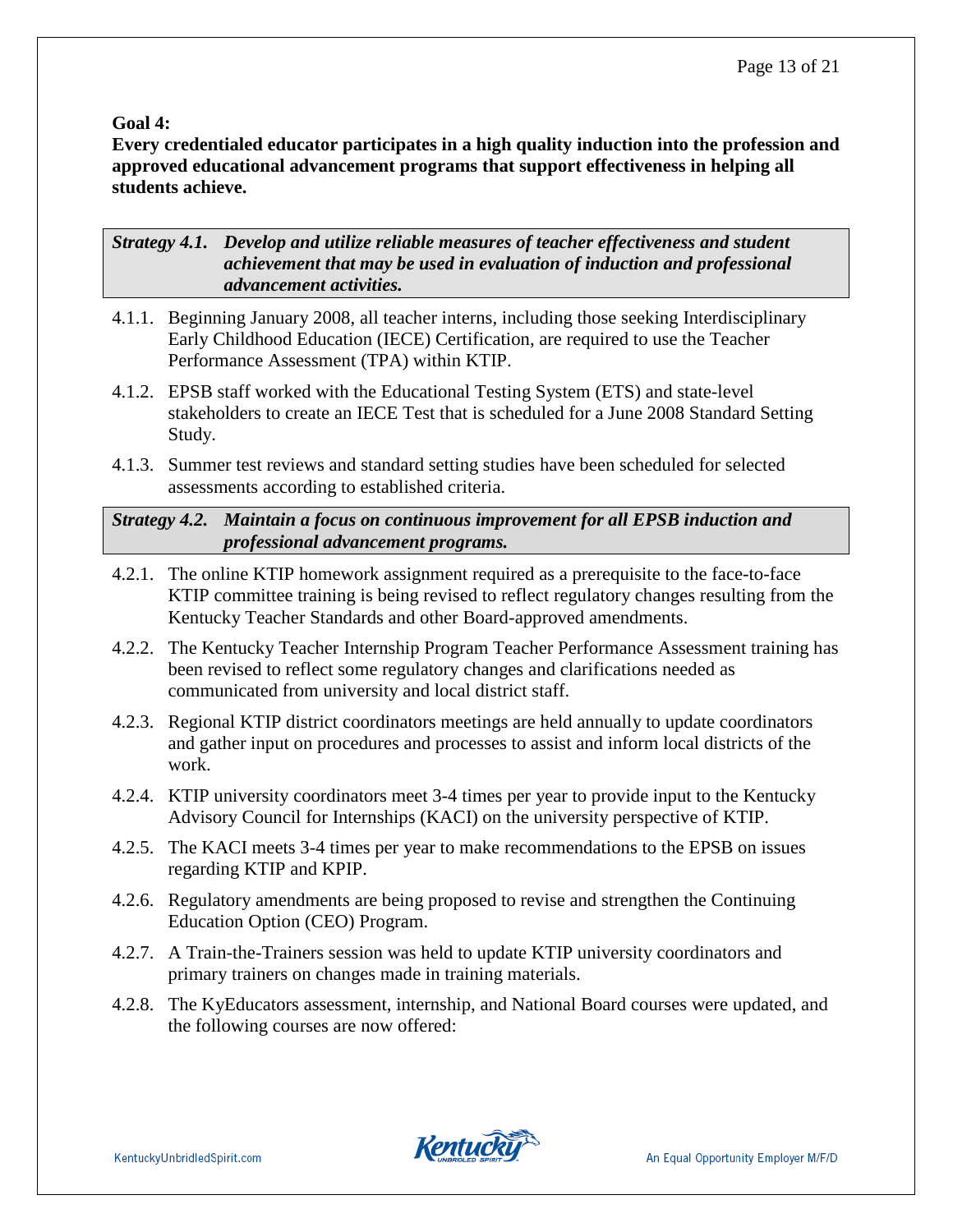| <b>Courses on KyEducators.org</b> |         |                                                                                        |  |  |
|-----------------------------------|---------|----------------------------------------------------------------------------------------|--|--|
| Course ID                         | Section | <b>TITLE</b>                                                                           |  |  |
| <b>IECE 100</b>                   | 01      | Interdisciplinary Early Childhood Education (IECE)<br><b>Committee Member Training</b> |  |  |
| <b>KPT 200</b>                    | 01      | Kentucky Principal ONLINE Test & Study Guide (Online<br>test)                          |  |  |
| <b>KPT</b> 100                    | 24      | Kentucky Principal Test & Study Guide (Paper/Pencil Test)                              |  |  |
| <b>KTIP 200</b>                   | 05      | KTIP TPA Face-to-Face Training Homework                                                |  |  |
| <b>KTIP 400</b>                   | 01      | KTIP-TPA Committee Training Homework                                                   |  |  |
| <b>PT</b> 100                     | 01      | <b>PRAXIS II Tests: An Orientation</b>                                                 |  |  |
| <b>NBT 100</b>                    | 01      | National Board for Professional Teaching Standards                                     |  |  |
| <b>NBT 101</b>                    | 01      | <b>NBPTS: Orientation</b>                                                              |  |  |

#### *Strategy 4.3. Provide accurate and reliable data to support decision making.*

- 4.3.1. Modifications were made to the Intern Management System (IMS) Admin Report:
	- A data component has been added to the Intern Management System that allows agency staff to collect COE counts by fall, spring, and full year interns by district.
	- A report of all trained KTIP committee members was developed and provided to IHEs.

#### 4.3.2 Continuing Education Option (CEO) Data:

| <b>CEO Completion and Rank Change Data by Year</b> |        |         |       |  |  |
|----------------------------------------------------|--------|---------|-------|--|--|
| Year                                               | Rank I | Rank II | Total |  |  |
| 1999-2000                                          | 13     | 2       | 15    |  |  |
| 2000-2001                                          | 95     | 8       | 103   |  |  |
| 2001-2002                                          | 30     | 5       | 35    |  |  |
| 2002-2003                                          | 65     | 13      | 78    |  |  |
| 2003-2004                                          | 21     | 12      | 33    |  |  |
| 2004-2005                                          | 26     | 19      | 45    |  |  |
| 2005-2006                                          | 11     | 9       | 20    |  |  |
| 2006-2007                                          | 55     | 63      | 118   |  |  |
| 2007-2008                                          | 80     | 41      | 121   |  |  |
| Total                                              | 396    | 172     | 568   |  |  |

**Kentucky**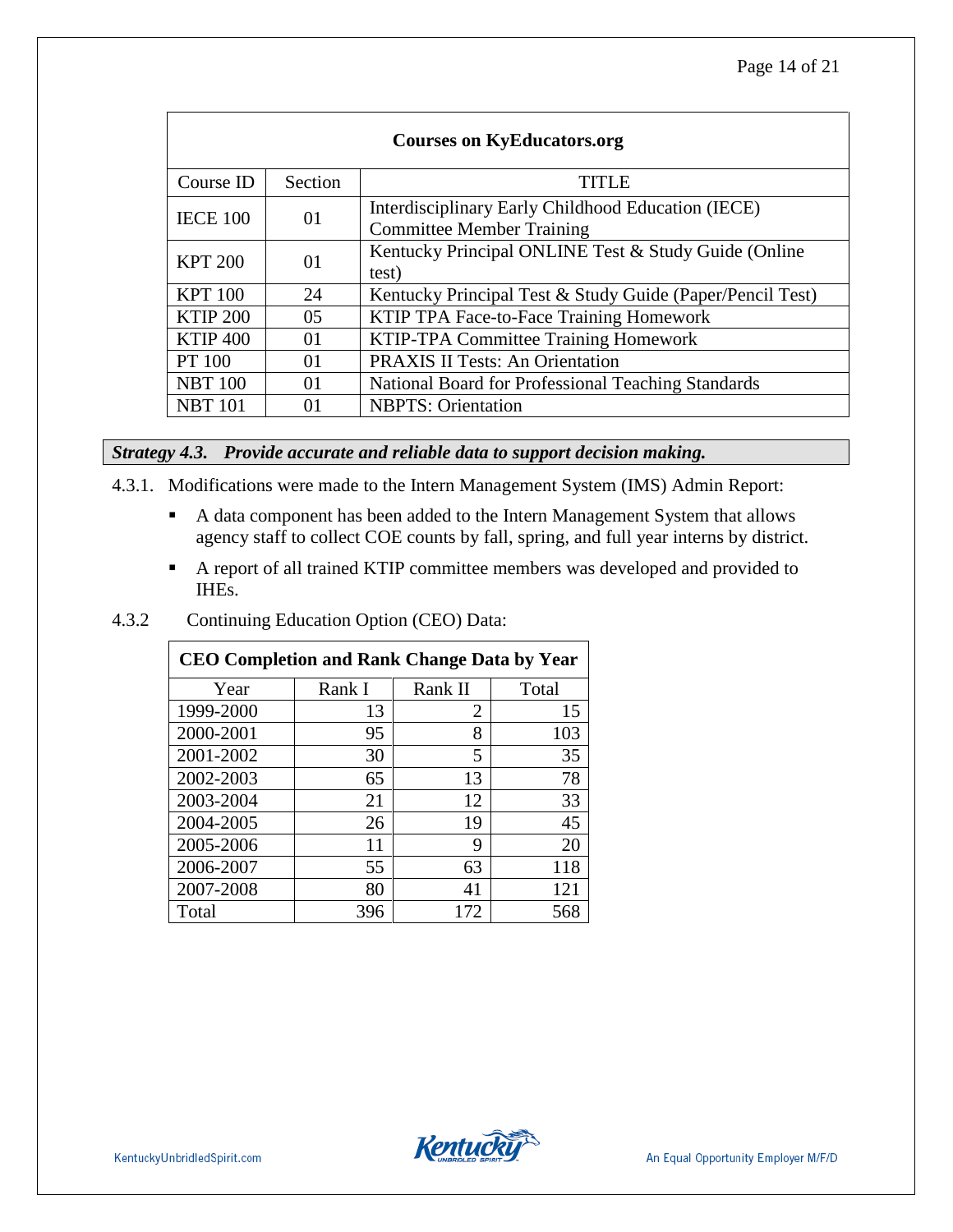| 2007-2008 CEO Seminar Sponsor and Cohort Data |                |                |            |  |  |
|-----------------------------------------------|----------------|----------------|------------|--|--|
| Seminar                                       | Number of      | Number of      | Number of  |  |  |
| Sponsor                                       | Cohorts        | Coaches        | Candidates |  |  |
| <b>GRREC</b>                                  | 9              | 4              | 190        |  |  |
| <b>OVEC</b>                                   | 4              | $\overline{2}$ | 43         |  |  |
| <b>CKEC</b>                                   | 9              | 3              | 102        |  |  |
| <b>NKCES</b>                                  | 4              | 2              | 72         |  |  |
| <b>KEDC</b>                                   | 6              | 5              | 139        |  |  |
| <b>JCPS</b>                                   | 6              | 3              | 111        |  |  |
| Mercer Co                                     | 3              |                | 50         |  |  |
| Fayette Co                                    | $\mathfrak{D}$ |                | 40         |  |  |
| Marshall Co                                   | 1              | 1              | 35         |  |  |
| Owen Co                                       | $\mathfrak{D}$ | 1              | 23         |  |  |
| Total                                         | 46             | 23             | 805        |  |  |

## 4.3.3 Kentucky Teacher Internship Program (KTIP) Data

| <b>Number of KTIP Interns</b> |                 |                         |                                               |                            |                                                 |  |
|-------------------------------|-----------------|-------------------------|-----------------------------------------------|----------------------------|-------------------------------------------------|--|
| Year                          | Fall<br>Interns | Full<br>Year<br>Interns | Spring<br>Interns<br>Returning in<br>the Fall | Total<br>Interns<br>Served | Number of<br>Equivalent<br>Full-Year<br>Interns |  |
| 2004-2005                     | 313             | 2058                    | 378                                           | 2749                       | 2404                                            |  |
| 2005-2006                     | 424             | 2455                    | 482                                           | 3361                       | 2908                                            |  |
| 2006-2007                     | 434             | 2347                    | 448                                           | 3229                       | 2788                                            |  |
| 2007-2008                     | 411             | 2289                    | 356                                           | 3056                       | 2673                                            |  |

| <b>Unsuccessful KTIP Interns</b> |        |  |  |
|----------------------------------|--------|--|--|
| Year                             | Number |  |  |
| 1995-1996                        | 31     |  |  |
| 1996-1997                        | 25     |  |  |
| 1997-1998                        | 27     |  |  |
| 1998-1999                        | 23     |  |  |
| 1999-2000                        | 46     |  |  |
| 2000-2001                        | 54     |  |  |
| 2001-2002                        | 39     |  |  |
| 2002-2003                        | 40     |  |  |
| 2003-2004                        | 21     |  |  |
| 2004-2005                        | 30     |  |  |
| 2005-2006                        | 32     |  |  |
| 2006-2007                        | 34     |  |  |
| 2007-2008                        | 18     |  |  |

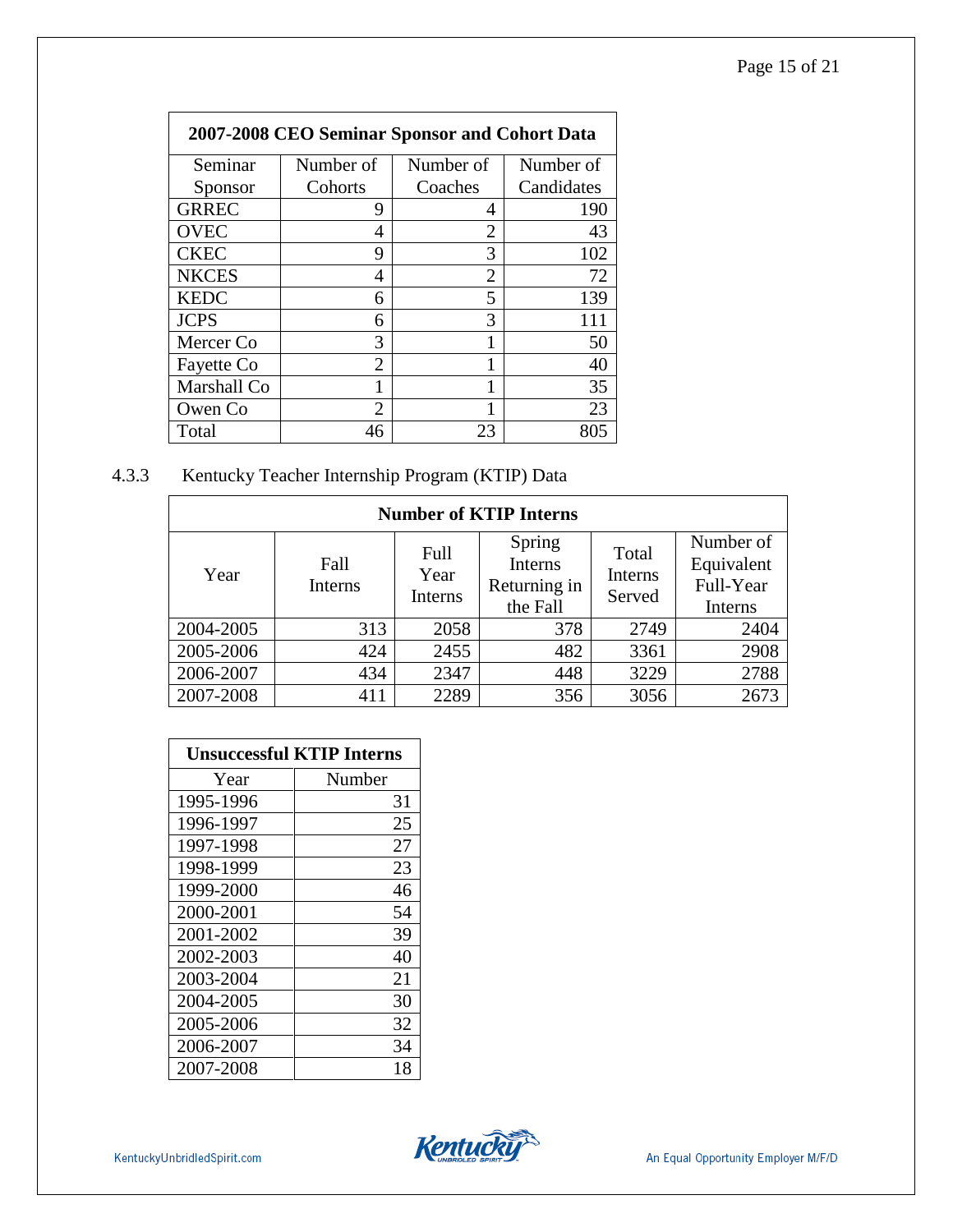4.3.4 Kentucky Principal Internship Program (KPIP) Data

| <b>Number of KPIP Interns</b> |       |  |  |
|-------------------------------|-------|--|--|
| Year                          | Total |  |  |
| 2006-2007                     | 271   |  |  |
| 2007-2008*                    | 188   |  |  |
| $*$ as of June 2, 2008        |       |  |  |

- 4.3.5 For FY08-09 EPSB contracted with 14 NBPTS candidate support providers across the state. These included six educational cooperatives and eight local school districts.
	- Central Kentucky Education Cooperative (CKEC)
	- Green River Regional Educational Cooperative (GRREC)
	- Kentucky Education Development Cooperative (KEDC)
	- Northern Kentucky Cooperative for Educational Services (NKCES)
	- Ohio Valley Education Cooperative (OVEC)
	- Western Kentucky Educational Cooperative (WKEC)
	- **Franklin County Public Schools**
	- **Marion County Public Schools**
	- Graves County Public Schools
	- Corbin Independent Schools
	- **Fayette County Public Schools**
	- **F** Jefferson County Public Schools
	- **Muhlenberg County Public Schools**
	- Oldham County Public Schools

#### 4.3.6 National Board Data

| <b>National Board Candidates &amp; Certified Teachers</b> |                       |                       |  |  |  |  |
|-----------------------------------------------------------|-----------------------|-----------------------|--|--|--|--|
| (verified by 6/3/08 downloads)                            |                       |                       |  |  |  |  |
|                                                           |                       | Number of             |  |  |  |  |
|                                                           | Number of Kentucky    | Kentucky              |  |  |  |  |
| Year                                                      | <b>National Board</b> | <b>National Board</b> |  |  |  |  |
|                                                           | Candidates            | Certified             |  |  |  |  |
|                                                           |                       | Teachers              |  |  |  |  |
| 1993-2003                                                 | 1                     | 546                   |  |  |  |  |
| 2003-2004                                                 | 427                   | 192                   |  |  |  |  |
| 2004-2005                                                 | 387                   | 166                   |  |  |  |  |
| 2005-2006                                                 | 477                   | 221                   |  |  |  |  |
| 2006-2007                                                 | 488                   | 251                   |  |  |  |  |
| 2007-2008                                                 | 438                   | <b>TBD 12/08</b>      |  |  |  |  |
| 2008-2009                                                 | 189 (as of 6/3/08)    | TBD 12/09             |  |  |  |  |
| Total                                                     | 2407                  | 1376                  |  |  |  |  |

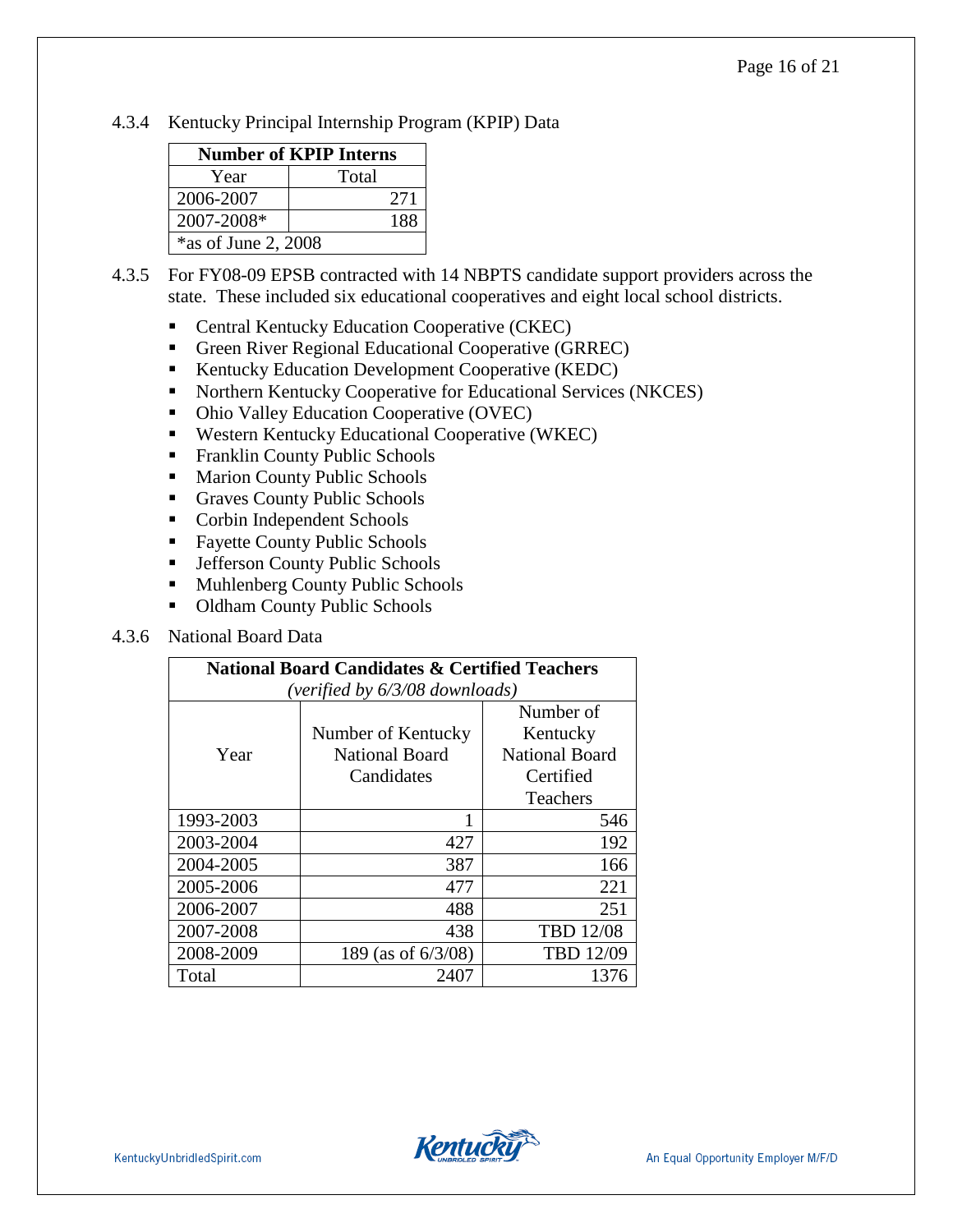| <b>Percent of Kentucky National Board Certified Teachers</b><br>by Gender & Ethnicity |     |                  |                      |          |       |                    |                          |  |
|---------------------------------------------------------------------------------------|-----|------------------|----------------------|----------|-------|--------------------|--------------------------|--|
| Female                                                                                |     | Male   Caucasian | African-<br>American | Hispanic | Asian | Native<br>American | <b>Not</b><br>Identified |  |
| 90%                                                                                   | .0% | 96%              | 1%                   | 0%       | 0%    | $0\%$              | 3%                       |  |

| <b>Placement of NBPTS Teachers</b> |              |  |  |  |
|------------------------------------|--------------|--|--|--|
| (as calculated 1/08)               |              |  |  |  |
| TIER                               | Number of    |  |  |  |
|                                    | <b>NBCTS</b> |  |  |  |
| 0                                  | 564          |  |  |  |
| 1                                  | 39           |  |  |  |
| $\overline{2}$                     | 35           |  |  |  |
| 3                                  | 14           |  |  |  |
| $3 - 2$                            | 20           |  |  |  |
| $\overline{4}$                     | 30           |  |  |  |
| 5                                  |              |  |  |  |
| $5 - 2$                            | 2            |  |  |  |
| N/A                                | 528          |  |  |  |
| No MUNIS Data                      | 114          |  |  |  |
| No School Tier Data                | 60           |  |  |  |
| Total                              | 1407         |  |  |  |

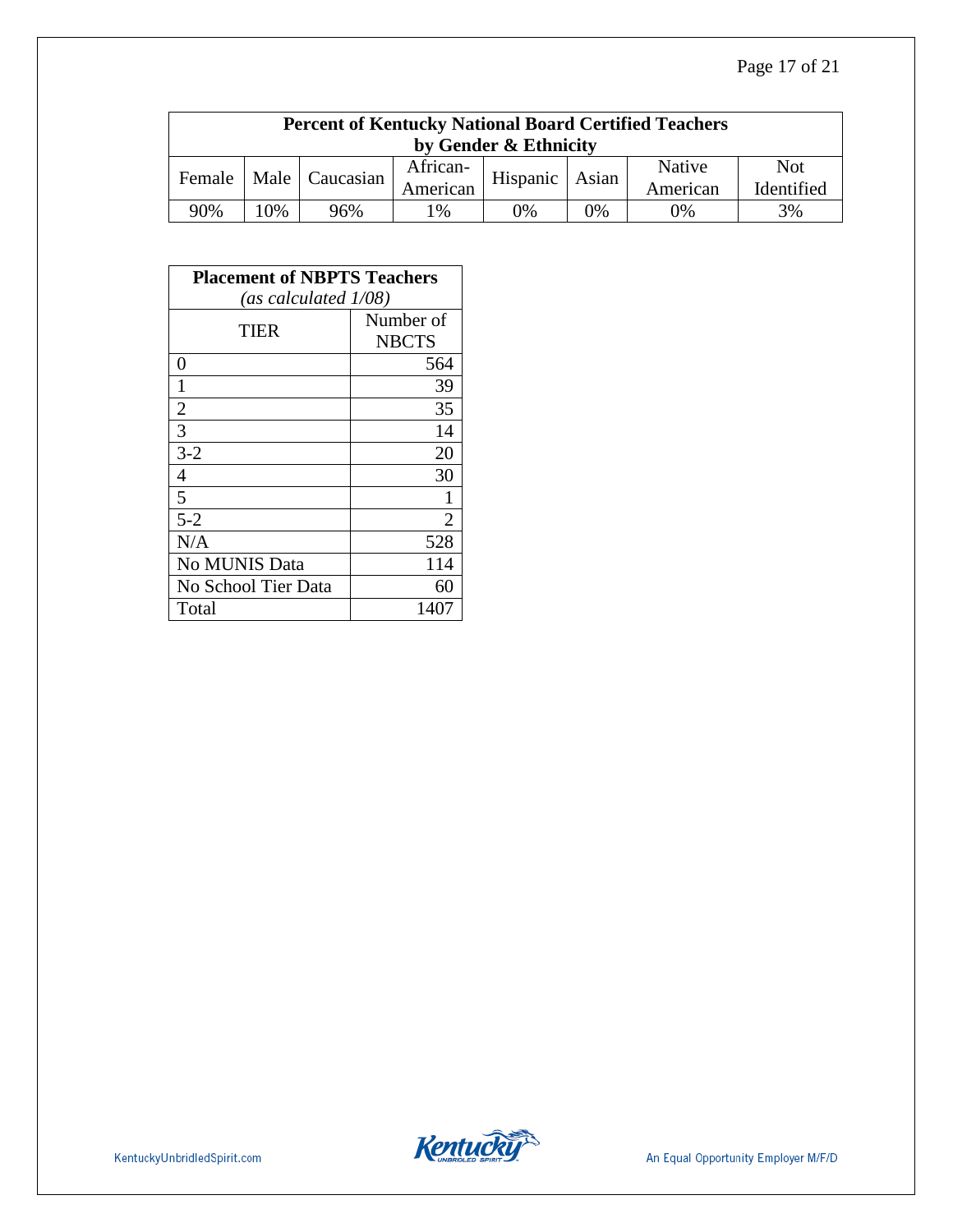**Goal 5:** 

**Every credentialed educator is provided a safe and supportive school environment and culture that is conducive to effective teaching and increased student achievement.**

## *Strategy 5.1. Conduct a survey of working conditions of teachers in Kentucky schools.*

5.1.1. EPSB staff members opened discussions with the North Carolina Center for Teaching Quality, which has conducted such statewide surveys in various states during the past five years. Board members were given a summary of the costs and preliminary plans during the board's winter retreat. At that time, during the 2006-07 school year, the board authorized staff to move forward in a partnering approach with KEA, KSBA, and other education stakeholder groups in an effort to find funding and work with the NC CTQ to develop such a survey as soon as possible. However, current budgeting constraints have limited progress on this issue during 2007-08.

*Strategy 5.2. Publish the outcomes of the survey.*

5.2.1. See 5.1.1

*Strategy 5.3. Use the results of the survey to make recommendations to the Governor and the General Assembly regarding improving the working conditions for Kentucky teachers.*

5.2.2. See 5.1.1

**Kentucky**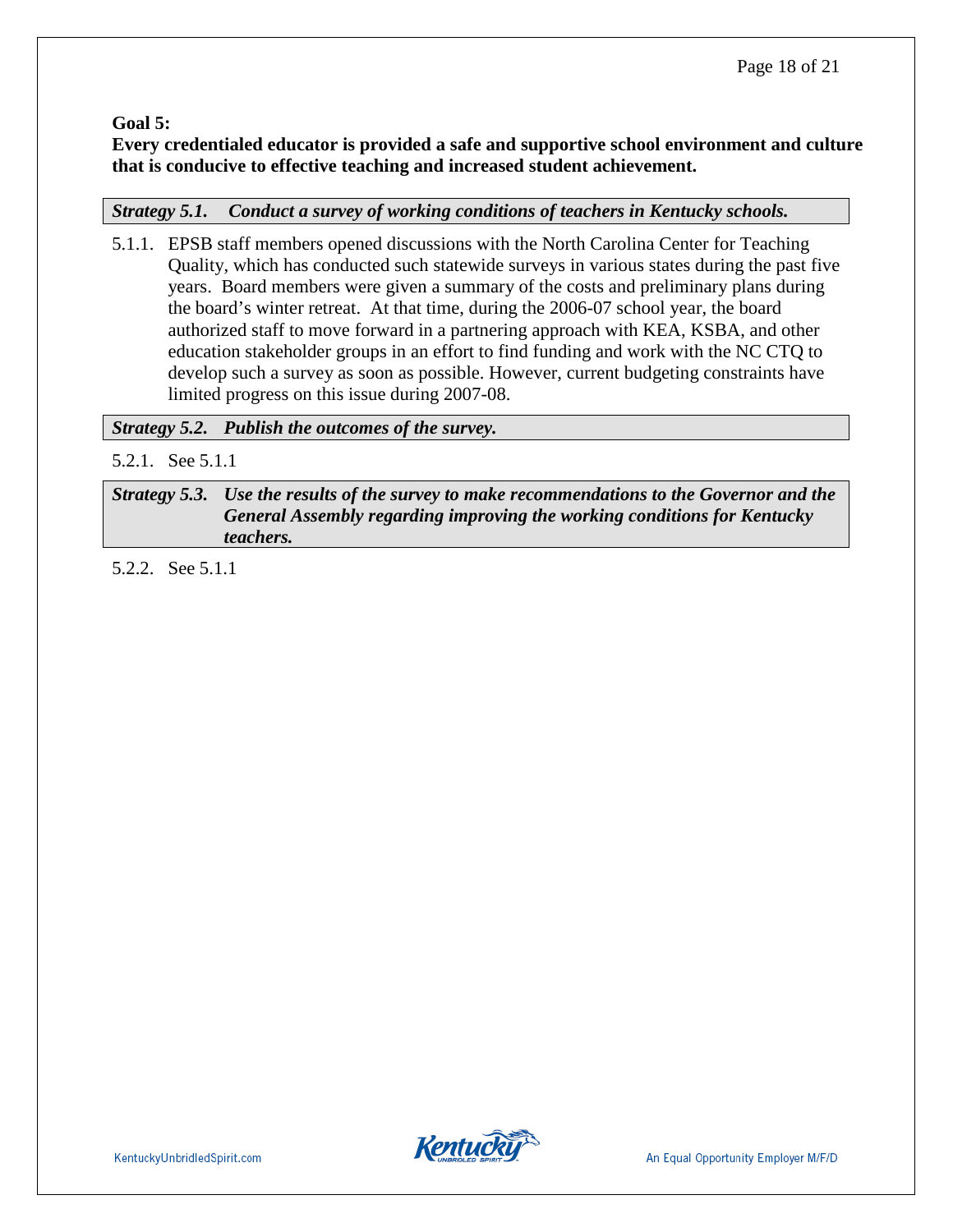**Goal 6:**

**The EPSB shall be managed for both effectiveness and efficiency, fully complying with all statutes, regulations and established federal, state, and agency policies.** 

### *Strategy 6.1. Maintain a qualified and diverse EPSB workforce.*

6.1.1. All full-time positions in the agency are filled with fully qualified persons.

6.1.2. 17 percent of the EPSB state employees are minorities.

#### *Strategy 6.2. Ensure that all personnel are experiencing life-long learning and professional experiences that support their professional growth.*

6.2.1. Presentations were made by various EPSB staff members at the following:

- The New Teacher Center Consortium in San Jose, CA in May
- Center for Middle School Academic Achievement in Richmond in April
- Updates on EPSB initiatives for the KACTE Fall Conference 2007
- KACTE Conference in Georgetown in February
- IECE faculty meeting in October 2007
- **IHE Consortium summer 2007**
- Overview by DEP staff of the program approval system during a EPPQM meeting
- Update on the master's redesign for the higher education middle school faculty network
- **Kentucky Association of School Administrators (KASA) conference**
- Kentucky Association of School Superintendents (KASS) conference
- **Teacher Quality Summit VIII**
- National Conference of State Legislatures (NCSL) Spring Forum
- ACT Awareness for Education Faculty
- 6.2.2. EPSB leadership staff are members of the following organizations:
	- **Interstate New Teacher Assessment and Support Consortium (INTASC)**
	- National Council for Accreditation of Teacher Education (NCATE)
	- National Association of State Directors of Teacher Education and Certification (NASDTEC)
	- The American Educational Research Association (AERA)
- 6.2.3. Staff participated in the following professional development:
	- Attendance in Level I Leadership training
	- NCATE, KDE, and ISLLC Web-seminars
	- Conference for Women
	- **Frankfort Citizen's Police Academy**
	- NCATE National Board of Examiner training
- 6.2.4. EPSB staff were represented at the following:
	- KDE/IHE Special Education Consortium annual meetings
	- KDE's Interdisciplinary Early Childhood Education faculty consortium
	- Kentucky Association of Colleges of Teacher Education
	- State P-16 Council

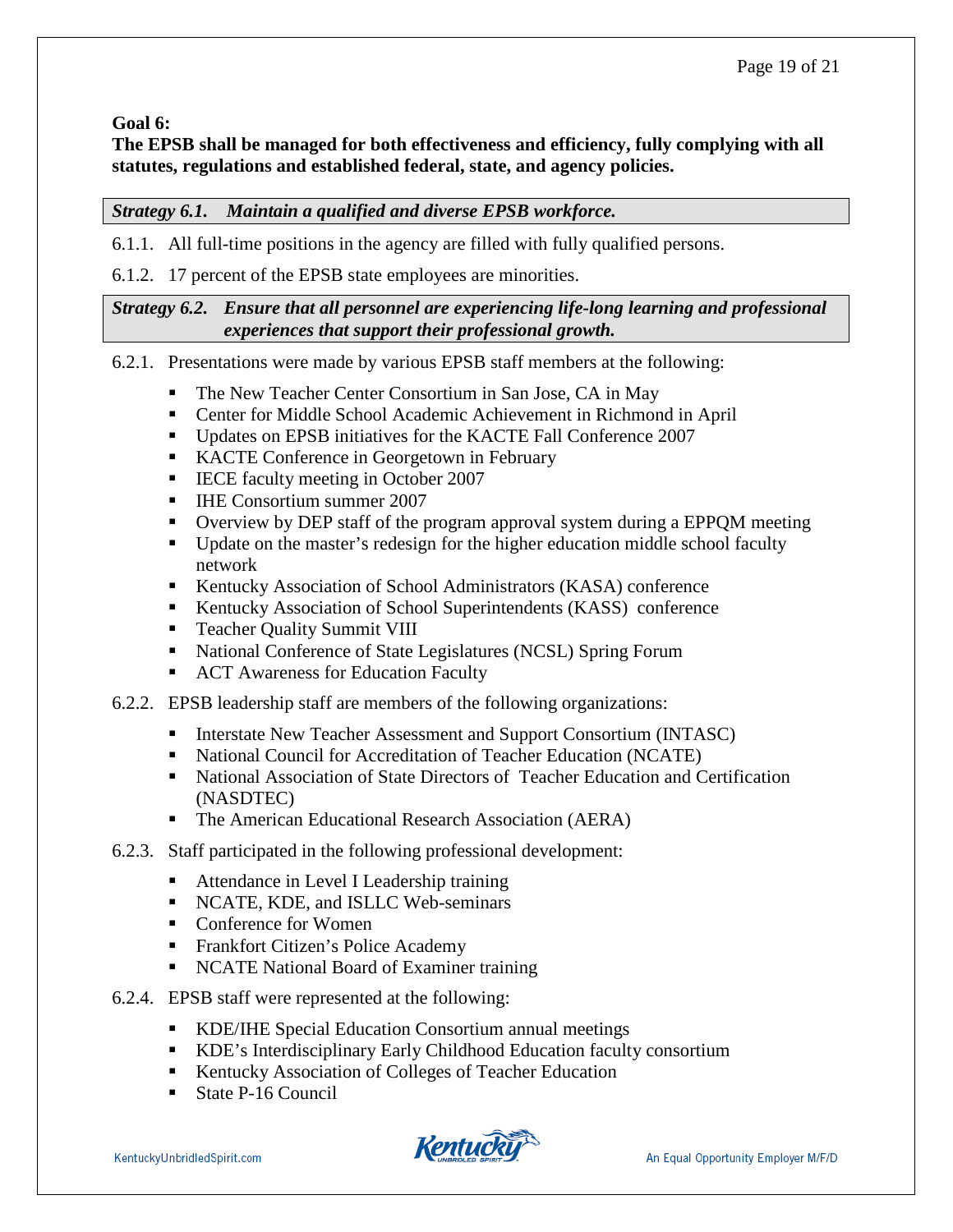- Kentucky Board of Education meetings
- CCSSO conference on new teacher assessment
- Kentucky Principal's Academy planning committee
- Adult Education Teacher Quality Task Force
- 6.2.5. The EPSB has a voice in the following organizations:
	- Gifted and Talented Advisory Council
	- Blacks in Government and the NAACP
	- All eight education cooperatives
	- State P-16 Council
	- Middle School Forum
	- Northern Kentucky Council of Partners
	- **Committee on Mathematics Achievement**
	- Collaborative Center for Literacy Development
	- IHE Special Education Consortium in collaboration with KDE
	- NCATE Unit Accreditation Board
	- NCATE Partnership meetings
	- KDE's Community-Based Teacher Education Recruitment Campaign
- 6.2.6. All EPSB division directors convened an annual retreat for their staffs.
- 6.2.7. The deputy executive director currently serves as Treasurer of the Kentucky Public Procurement Association and attends the annual conference of the National Institute of Government Purchasing.
- 6.2.8. The Director of Certification has been elected to serve as the NASDTEC Southern Region Director

*Strategy 6.3. Seek full funding for all EPSB operations, personnel, and programs through an approved biennium budget request.*

- 6.3.1. The deputy executive director conducted regular meetings with the board to inform members of the budget process, the funding needs and priorities, and any issues that affected the development of the agency's budget request.
- 6.3.2. Additional funding was requested in the agency's budget for KTIP, KPIP, 2 new staff positions, technology expenditures, the Cooperating Teachers program, a teacher working conditions survey, and funds to cover retirement buyouts.
- 6.3.3. Due to the unfavorable statewide financial conditions, our agency's requests were not granted and, as with all other state agencies, the EPSB budget was reduced from the 2008 level of spending.
- 6.3.4. The agency has been forced to make changes to accommodate the budget reductions yet maintain our programs and operations with minimal funding available.

### *Strategy 6.4. Provide semiannual budget reports to the EPSB.*

6.4.1. A semiannual report on operating results was presented to the EPSB at the August 2007 and the January 2008 meetings, detailing the expenditures of each division and program.